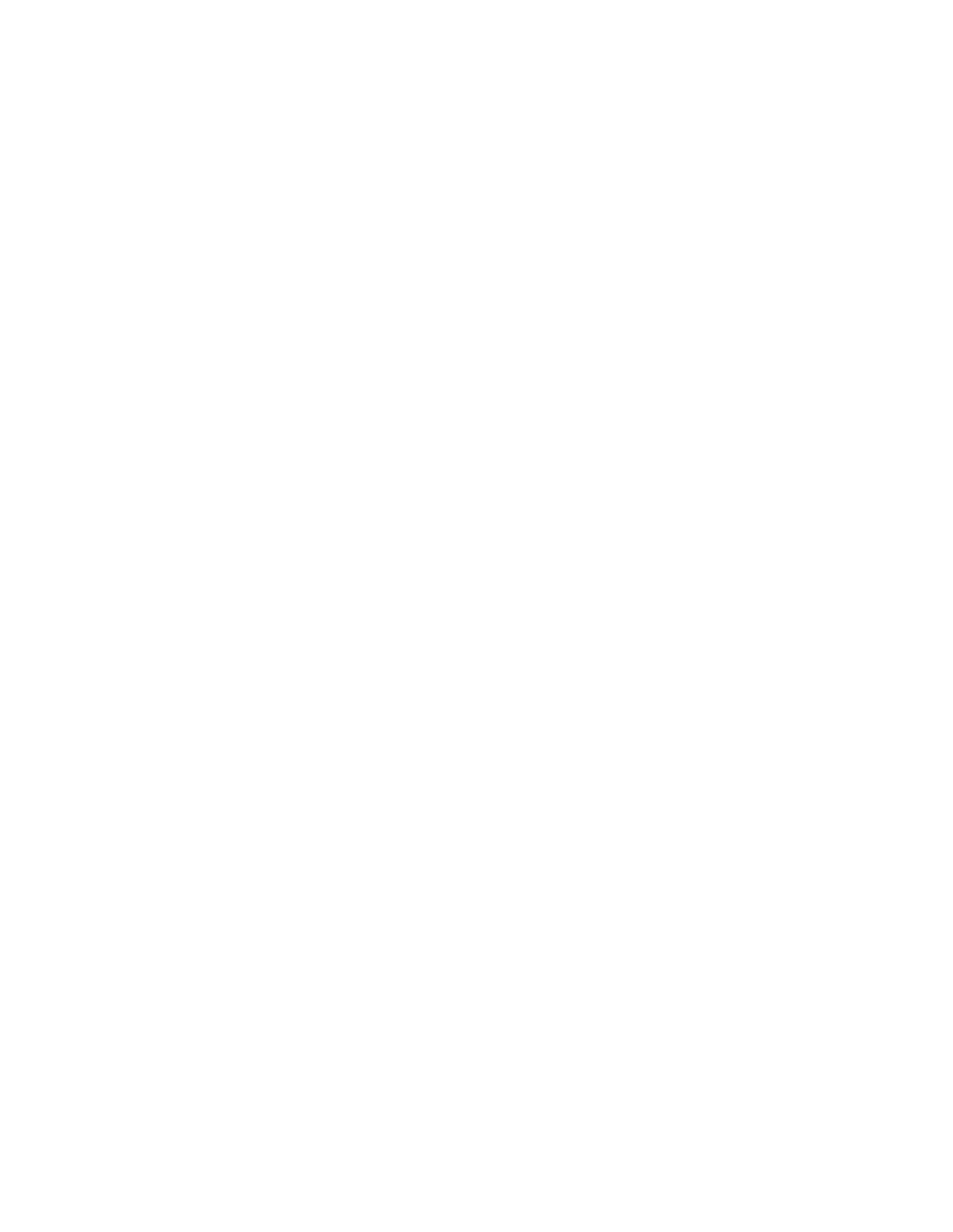#### **This Study was funded by The Western Ohio Research Collaborative & Toledo City Council**

**This Study was prepared by The University of Toledo Urban Affairs Center** 

**Paul J. Kozlowski**  Professor, Finance & Business Economics Faculty Research Associate, The Urban Affairs Center

**The University of Toledo Urban Affairs Center 2801 W. Bancroft St. Toledo, Ohio 43606 419**x**530**x**3591 E-Mail: uac@utoledo.edu** 

**This publication is available for download at the Urban Affairs Center website: HTTP://uac.utoledo.edu**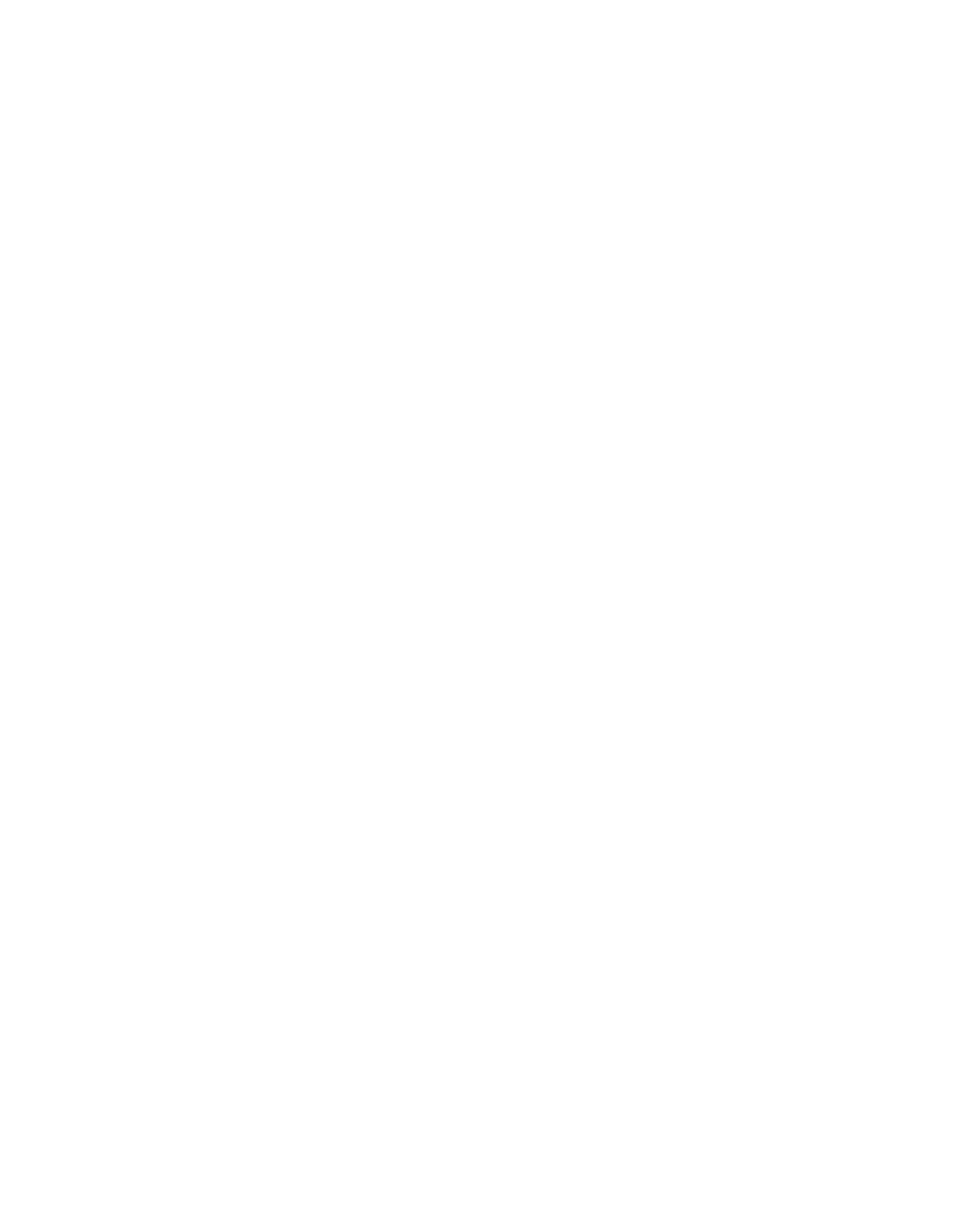## **Acknowledgements**

### NorthWest Ohio Tax Commissioners Association

### **Study Advisory Group**

The following tax commissioners provided advice, data, interpretations of state laws, and suggestions about the situation facing municipalities in Northwest Ohio. They contributed important information to this study, including impacts that changes at the state level have had on communities using income taxes to raise revenue.

- Clarence Coleman, City of Toledo
- Terri Dugan, Village of Holland
- Jean Hilt, City of Perrysburg
- Angela Kuhn, City of Sylvania
- Michael Rizzo, City of Maumee
- Patricia Wast, City of Oregon

Patricia Wast, Tax Commissioner for the City of Oregon, Ohio also served as my partner for the presentation of *Business Taxes: Case Study Toledo* at the Ohio's Future Forums program *Ohio's Future Economy* sponsored by the Center for Urban & Public Affairs, Wright State University, January 28, 2005.

While municipal tax commissioners contributed significant insights throughout this study, all statements, analyses, errors, and conclusions expressed in this study are mine; they should not be associated with NWOTCA or individual tax commissioners.

> Paul Kozlowski June 15, 2005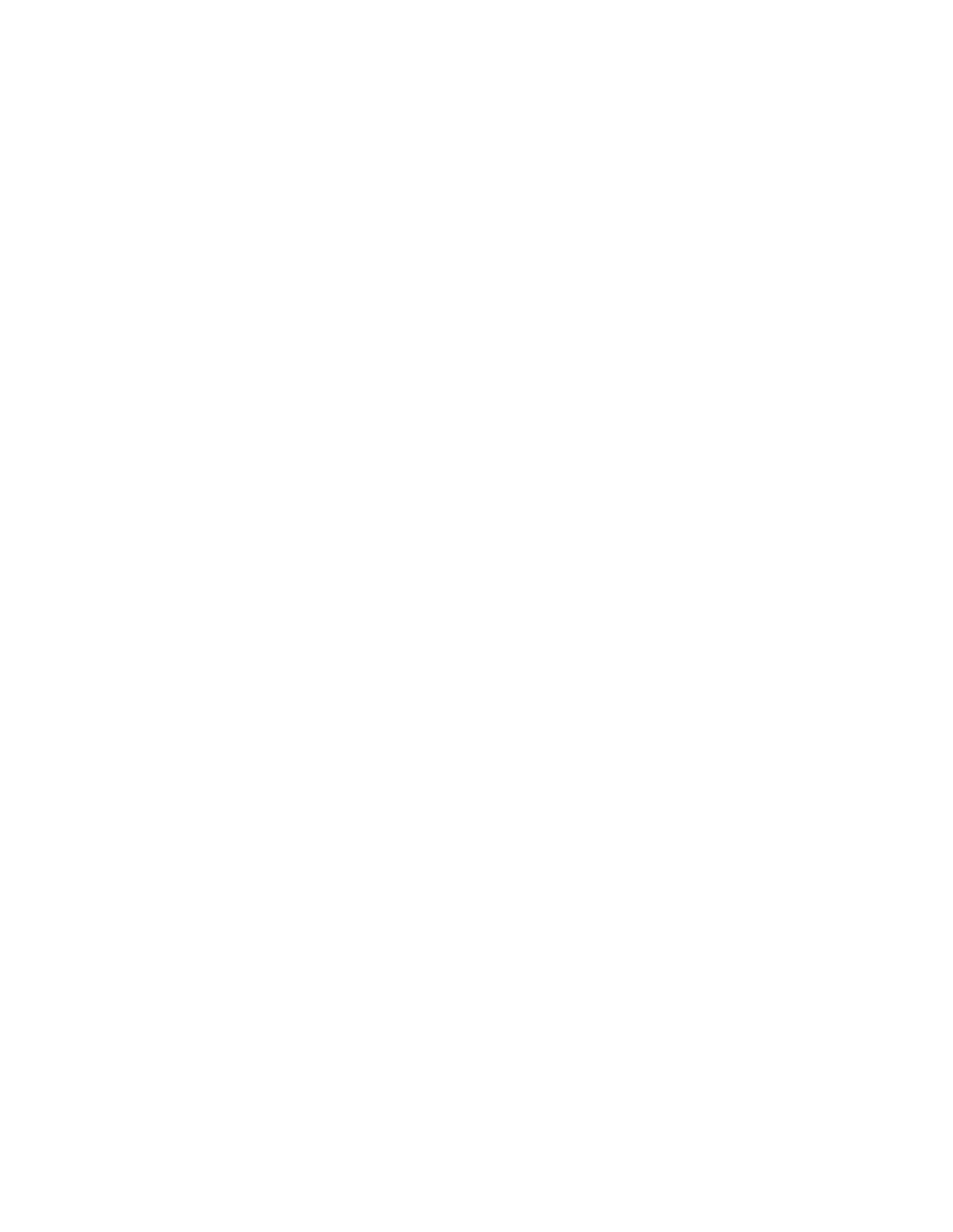## **Table of Contents**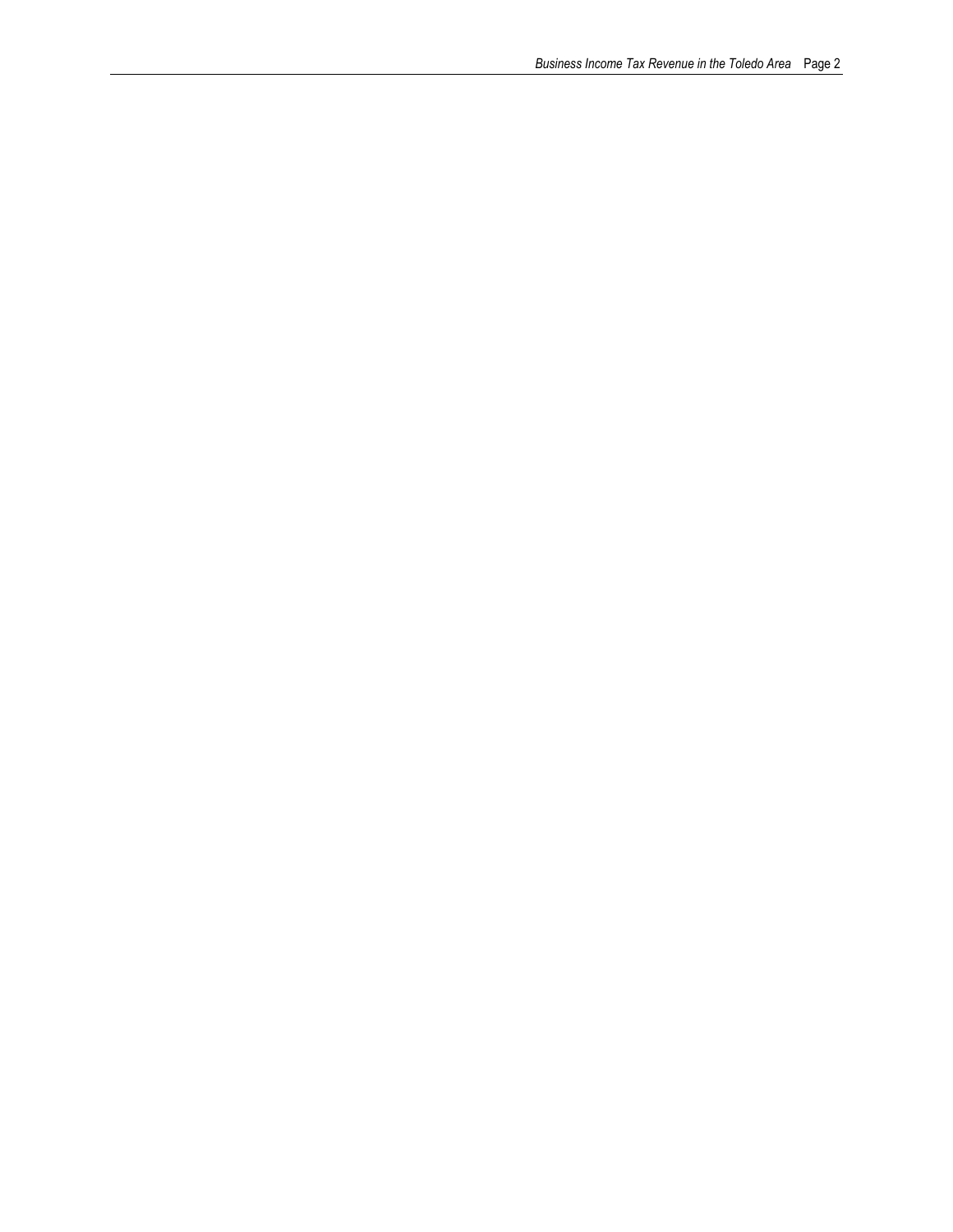## **Executive Summary**

State law authorizes municipalities to tax wages, salaries, and other compensation earned by residents and nonresidents who work in a municipality. The tax applies also to business net profits that are attributable to activities within a municipality. Because the municipal income tax – personal and business – is the cornerstone of funding for Toledo's operations, this study focused on trends in the region's central city compared to key suburban municipalities and the geographic, economic, demographic, and public policy factors associated with changes in business tax collections.

Toledo's revenue from its tax on business income dropped 26% from 1996 to 2001. Revenue in 2004 was actually \$3.6 below the amount collected in 1996. While municipalities surrounding Toledo experienced differing degrees of swings in business income tax revenue, the City of Toledo had the deepest and longest-lasting contraction. Differences among municipalities in Northwest Ohio since 1996 can be highlighted by the range of growth in current-dollar revenue from the tax on business income: a high of 13.4% per year in Perrysburg to a low of -3.7% per year in Toledo.

The findings indicate the falloff in business income tax collections was attributable to multiple factors that converged after 1996 with significant negative impacts on the City's business income tax base. The business cycle affected total income tax revenue negatively in 2001. Collections from businesses had a disproportionately large impact during that recession and also during the weak recovery that followed. In addition, longterm structural adjustments contributed to the drop in revenue as the City lost business establishments and the number of businesses filing tax returns fell. State policies also contributed to the downward trend. House Bill 95, for example, broadened the exclusion of certain types of intangible income from municipal taxes. The result was horizontal inequity within the business sector that adversely affected municipalities in Northwest Ohio with heavy reliance on manufacturing. Some of these negative impacts on the tax base were beyond the control of municipal officials. Nevertheless, adverse long-term structural adjustments are associated with local economic development efforts that were confronted with unfavorable and rapidly changing market conditions since the mid-1990s. The downward trend in business income tax revenue provided a signal that longterm problems require re-assessment of local goals for development.

State policies influence the municipal tax base. Municipalities should find it in their best interest to organize politically. The state legislature responds to actions by interest groups and it is not clear that municipalities in Northwest Ohio, or throughout the state, have sufficient, organized strength to make their case politically. The City of Toledo would benefit from such organization and political action to prevent further erosion of its business income tax base.

A strong rebound in revenue from business net profits seems unlikely in the near future. In this sense, the City is faced with a daunting task in terms of its future budgets.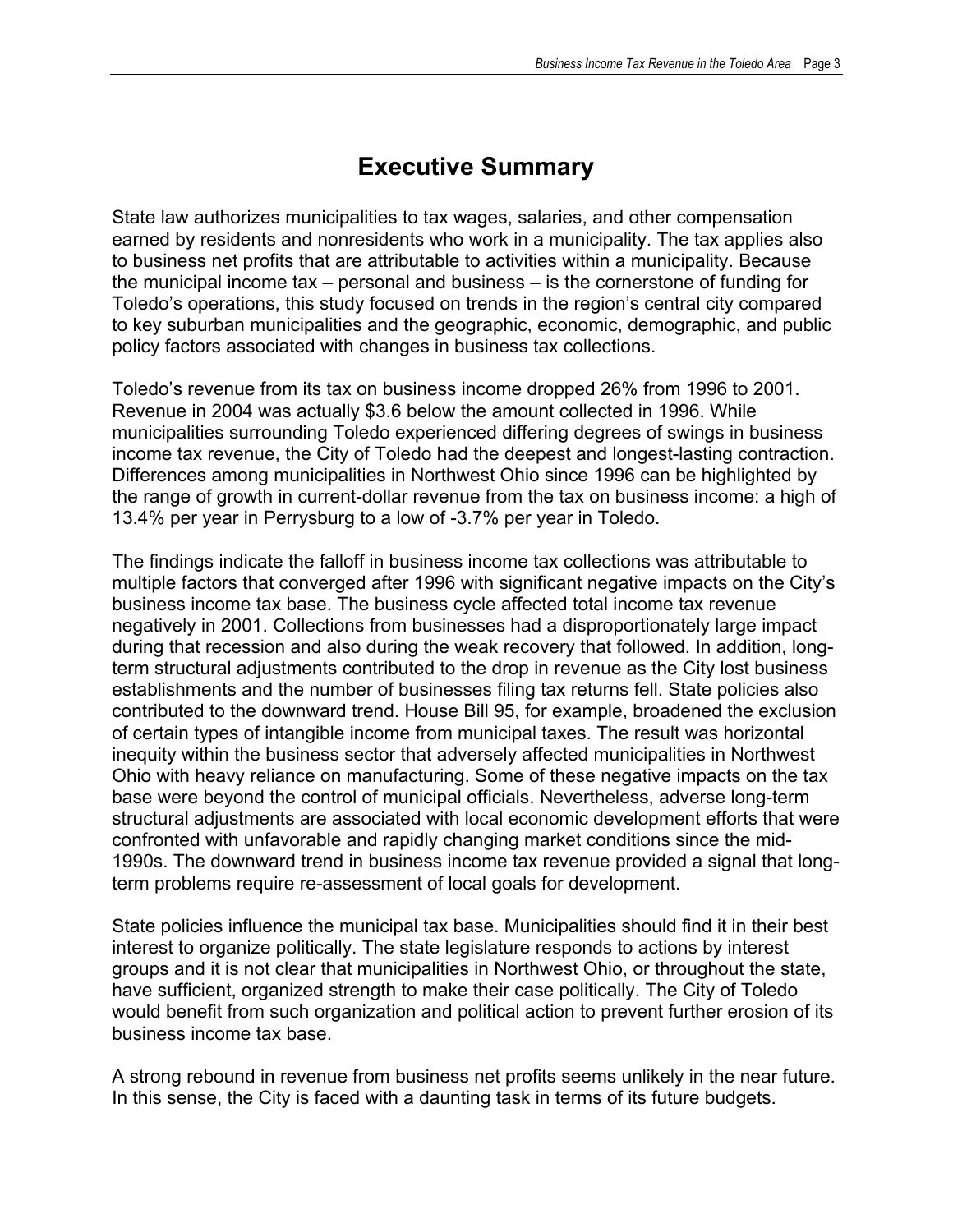## **A. Introduction**

Income tax collections from businesses have declined in the City of Toledo since 1996. In 2004, revenue from the municipal tax on business income of 2.25 percent was \$3.6 million below the amount collected in 1996. In current-dollar terms, therefore, the City found itself with about 20 percent less in revenue from businesses located within the City than was collected eight years earlier. The downtrend in business income tax revenue has had a considerable impact on the City's budget, particularly on the City's ability to provide municipal services sufficient to meet current needs.

Municipal income taxes are authorized by state law in Ohio. They are imposed on wages, salaries, and other compensation earned by residents and nonresidents who work in a municipality such as an incorporated city or village. This tax is also applied to business net profits that are attributable to activities in a municipality. Because the municipal income tax – personal and business – is the cornerstone of funding for Toledo's operations, it is necessary for decision makers in municipal administration and City Council to understand the forces contributing to the significant reduction in this major source of revenue.

This study addressed four key questions:

- 1. What has actually happened to business income tax revenue within the Toledo area?
- 2. Is the observed trend in the central city pervasive throughout the area?
- 3. Are observed trends in municipal business income tax revenue long-term and expected to continue?
- 4. Are systematic factors at play: national, state and local conditions and policies?

This analysis of business income tax revenue focused on measuring trends in the region's central city compared to key suburban municipalities during the last fifteen years. Geographic, economic, demographic, and public policy factors associated with changes in tax collections were examined.

The results suggest that the downward trend in Toledo's business income tax collections is attributable to multiple factors of a short-term cyclical nature and of a longer-term structural type. Although some of these factors are outside the control of municipal decision makers, the decline in business income tax revenue requires a response; otherwise this source of tax revenue is unlikely to rebound sufficiently to ease the city's weak budget prospects in future years.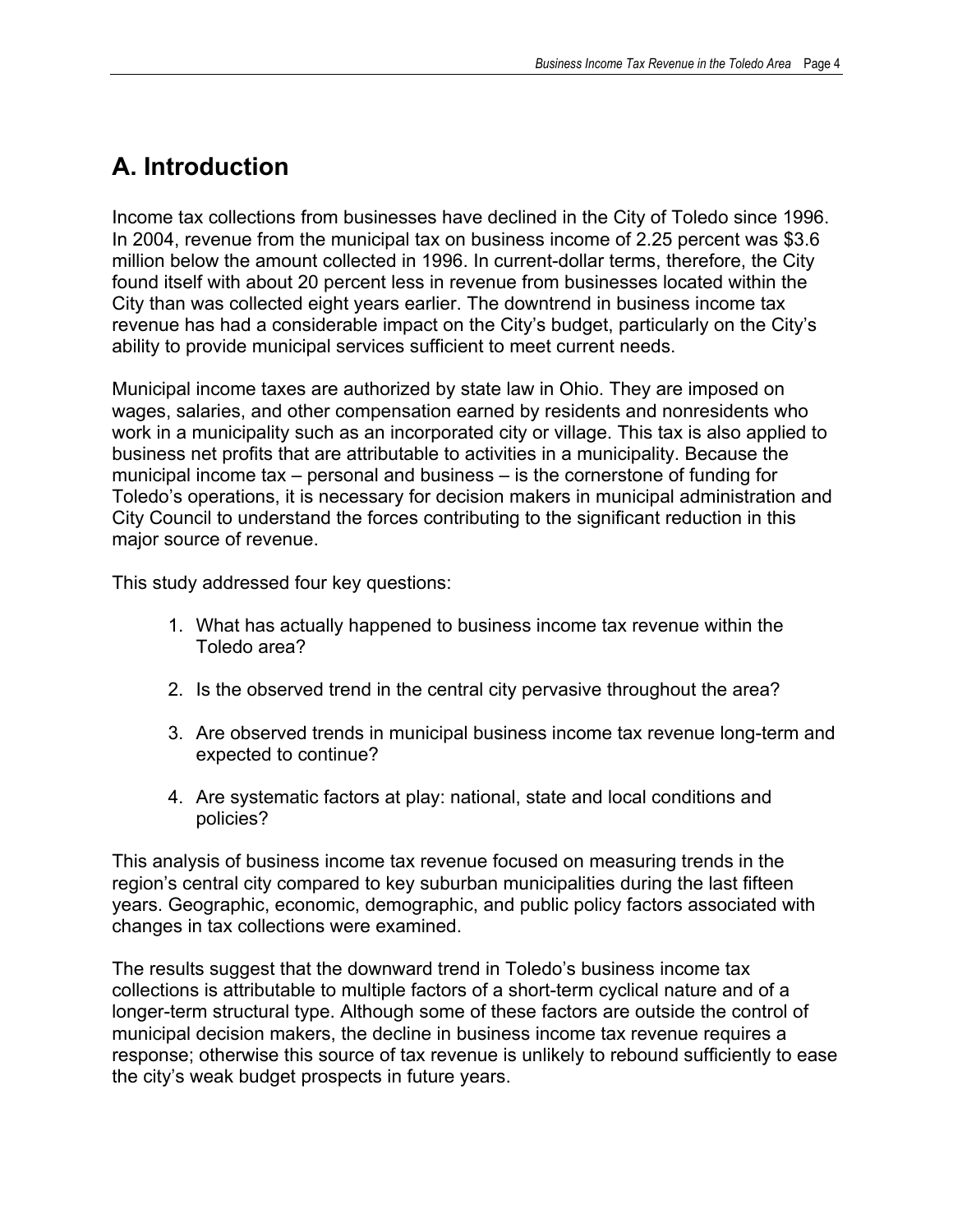## **B. Economic Setting: Growth and Cycles**

The overriding economic conditions in the last five years are associated with the 2001 recession and the weak recovery that followed. These short-run cyclical conditions cannot be overlooked in explaining the decline in business tax revenue. They represent the environment in which the decline occurred to a great extent, and some of the negative growth since 1996 is attributable directly to those short-run conditions.



**Figure 1: Business Income Tax Revenue (millions): City of Toledo** 

Source: City of Toledo, Finance Department.

Figure 1 shows the behavior of the City's business income tax revenue since 1986. Although the recession did not begin until 2001, the City's revenue from businesses had already fallen for four years when that recession started. The total decline was 26 percent spread over five years. By historical standards, a five-year specific slump in tax revenue is very long. During the late-1980s/early-1990s the slump in revenue was only one year despite the fact that the recession of 1990-91 was a little more severe.

In contrast, the City's total income tax revenue dropped only during 2001. The falloff in business tax revenue accounted for 50 percent of the total decline even though that category had only a 10 percent average share of total income tax revenue during the 1986-2004 period. The current-dollar loss in business tax revenue was \$2.1 million in 2001 which equaled the loss from withholding that accounts for about 88 percent of total income tax revenue. The City's loss of total revenue in 2001 was, therefore, associated disproportionately with the decline in the amount collected from local businesses.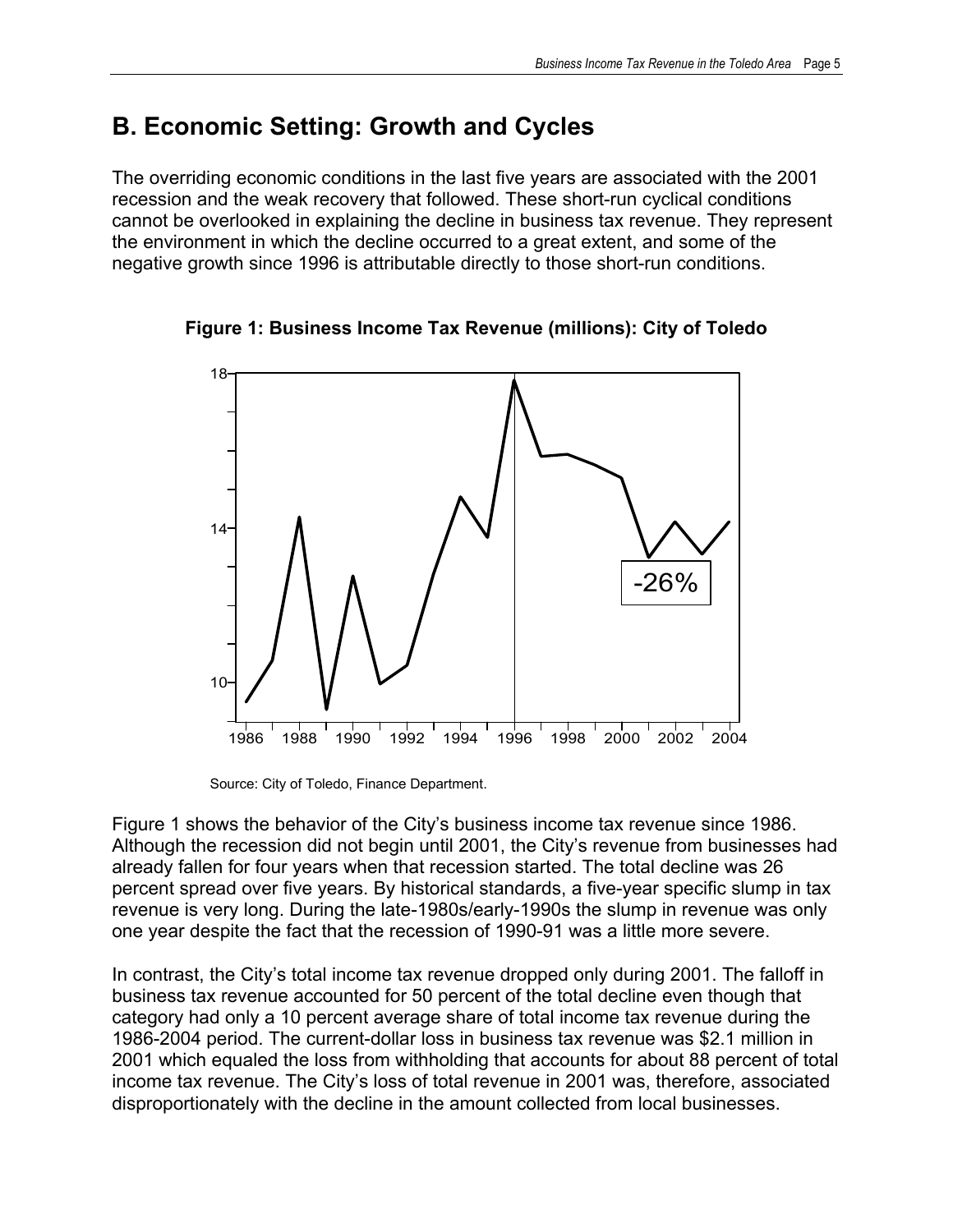Moreover, Figure 2 shows a considerable drop in the number of business filings. From 1990 to 2000, total business filings of municipal income taxes remained close to the average of 24,400. By 2003, two years after the recession ended, the number had fallen below 20,000. The City has not only experienced a downtrend in the amount collected since 1996, but also a significant falloff in the number of businesses actually filing municipal tax returns. In fact, from 1996 to 2003 the correlation between the number of filings and the amount collected is .66. This positive link should certainly raise concerns about the evolution of business within the city.



**Figure 2: Business Filings for Municipal Income Tax (thousands): City of Toledo** 

Source: City of Toledo, Finance Department.

The drop in the share business contributed to total income tax revenue is illustrated in Figure 3. Businesses accounted for a larger share of Toledo's revenue during the 1990s. From 1993 to 2000, for example, the business share averaged 11.1 percent. It dropped to 8.9 percent for the 2001-2004 period. Moreover, in 1996 the business category accounted for 13 percent of City's total revenue; and, as the chart shows, the business share of municipal income tax revenue dropped for five consecutive years from 1997 to 2001. There has been little recovery in the business share since then.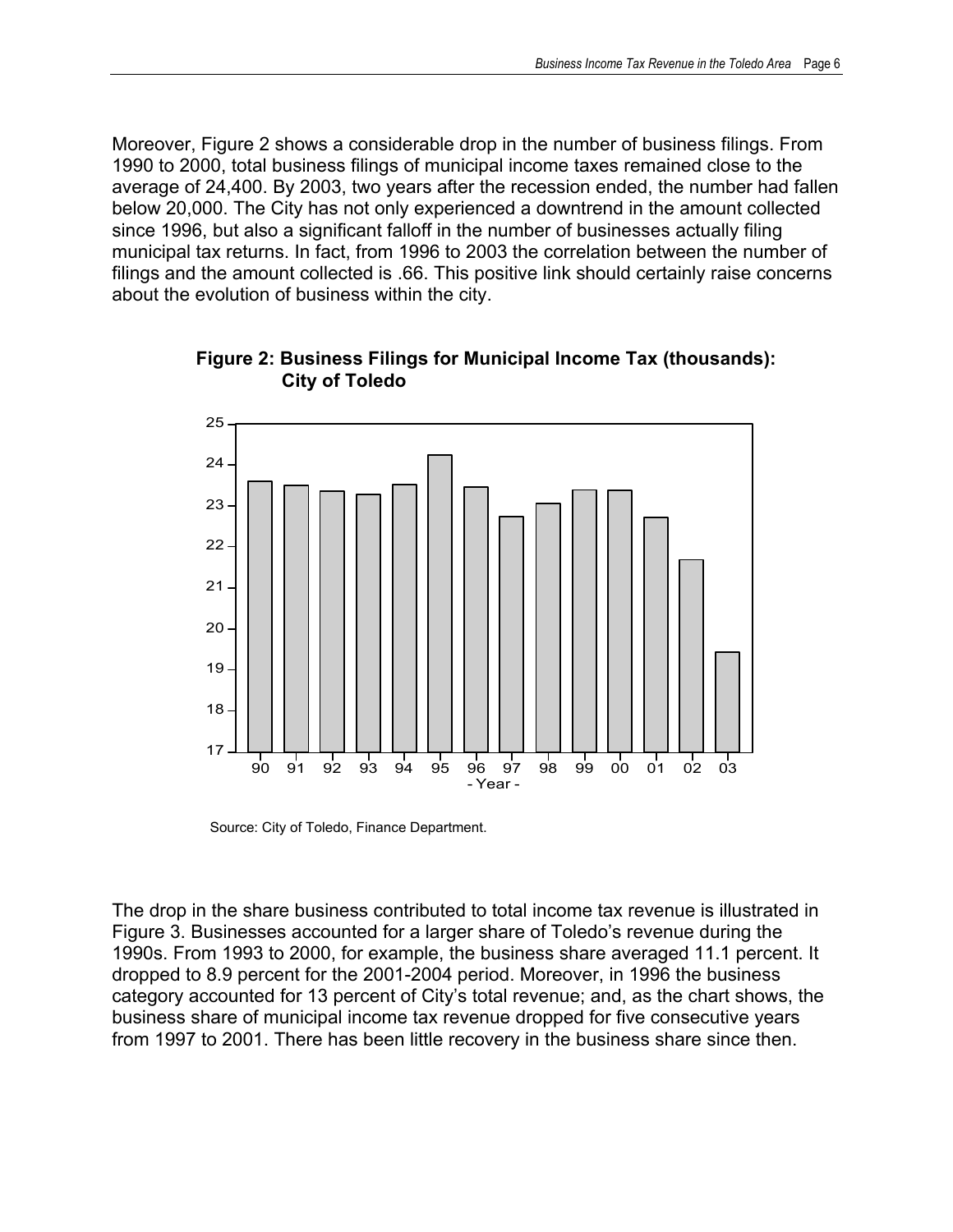

**Figure 3: Business Share of Income Tax Revenue: City of Toledo**

Toledo's experience with business tax revenue differs from a nationwide aggregate for state and local governments in terms of both long-run growth and short-run cyclical swings. The national and local income tax revenue is exhibited in Figure 4. For the entire country, state and local tax revenue peaked in 1999; Toledo's peak was three years earlier. The drop in the national aggregate, associated with the 2001 recession, was about 16 percent compared to 26 percent for Toledo.

By 2004, total state and local corporate income tax revenue had not only recovered from the recession but it was also 12.3 percent above its pre-recession peak. In contrast, the City of Toledo found itself with business income tax revenue 20.2 percent below the amount collected in 1996. In terms of cyclical recovery, therefore, the City's business tax revenue has improved little. If Toledo's business tax revenue had expanded at the national rate and had moved 12.3 percent above its 1996 level, then that would have generated an additional \$5.8 million in revenue for the City in 2004. That would have eliminated the budget problem the City faced in 2004. The failure of business income tax revenue to recover from the 2001 recession represents a major problem for City officials struggling with growth in expenditures for City services.

When the entire period from 1986 to 2004 is examined, the growth of Toledo's business tax revenue is not too much below that of the U.S. state and local government total shown in Figure 4. The average annual growth rates were 2.1 percent and 2.9 percent, respectively. Toledo lost in real terms because over the same period, the rate of inflation, measured with the Department of Commerce GDP price index was 2.2 percent per year.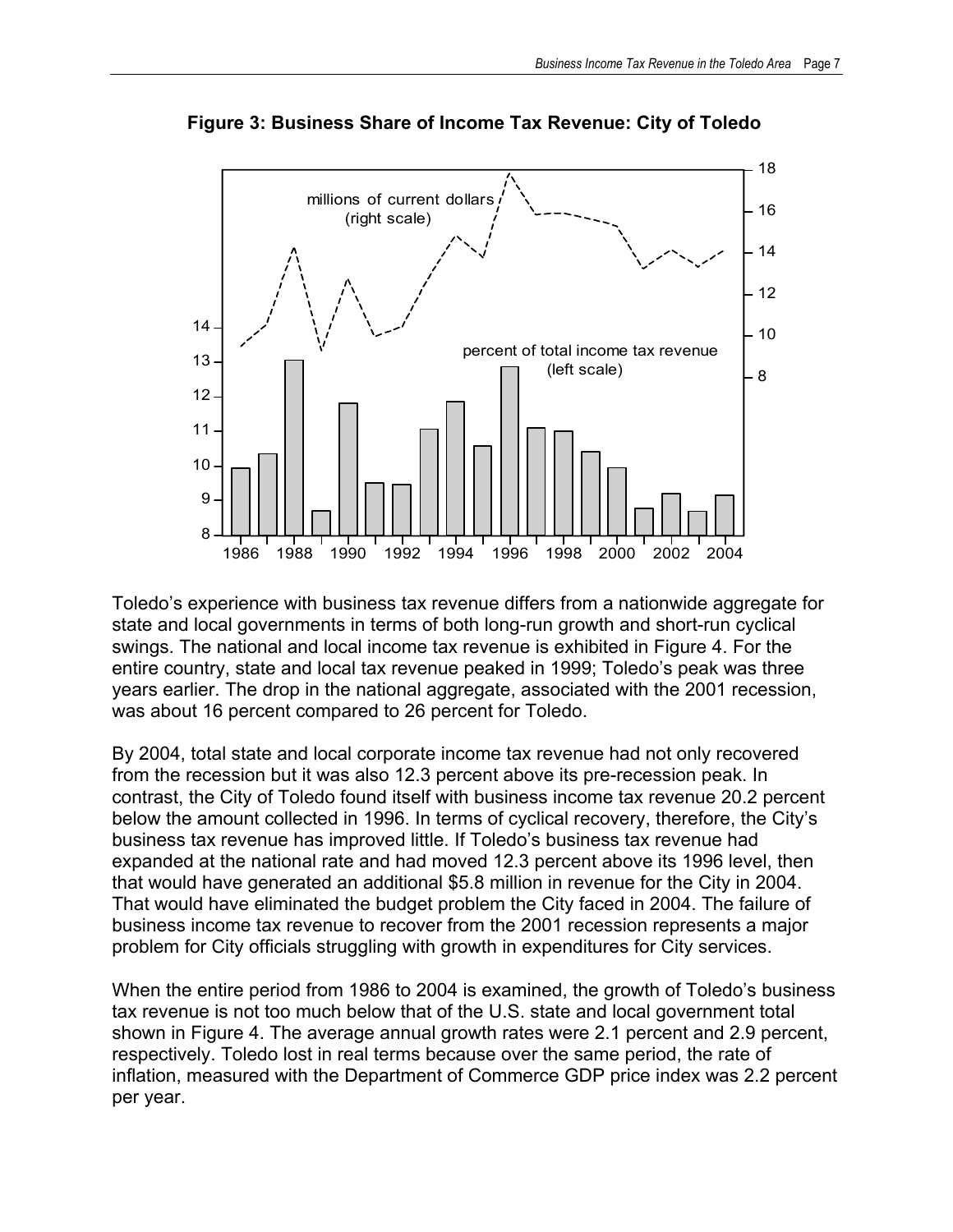

 **Figure 4. Business Income Tax Revenue: U.S. and Toledo** 

There is a sharp contrast between the U.S. and Toledo business tax revenue for the 1996-2004 period. However, U.S. state and local corporate income tax revenue grew 0.7 percent/year even with the slump recorded during the recession. Toledo's growth was -3.7 percent/ year. Given that the inflation rate averaged 1.8 percent/year, the negative growth in current-dollar revenue translates into a much bigger loss in inflationadjusted terms. In short, Toledo's business income tax revenue has shrunk in both nominal and real terms over the last nine years.

While historically Toledo has been more cyclically sensitive than the nation as a whole, the experience in the most recent episode was different. That is not surprising because all cyclical episodes include unique characteristics. An index of revenue from the Toledo business sector is shown in Figure 5 for two five-year periods: 1988-1992 and 2000- 2004. By 2004, for example, which is three years after the recession ended, the index of Toledo's business income tax revenue was 107.1 compared to 112.4 of recovery following the recession of 1990-91. This time it's been an extremely weak recovery locally with its impact on tax revenue that distinguishes the recent cyclical episode from past experiences.

In summary, there has been no growth in Toledo's business income tax revenue during the last nine years. The recession of 2001 explains some but not all of the loss of

http://research.stlouisfed.org/fred2/data/ASLCTAX.txt City of Toledo, Finance Department.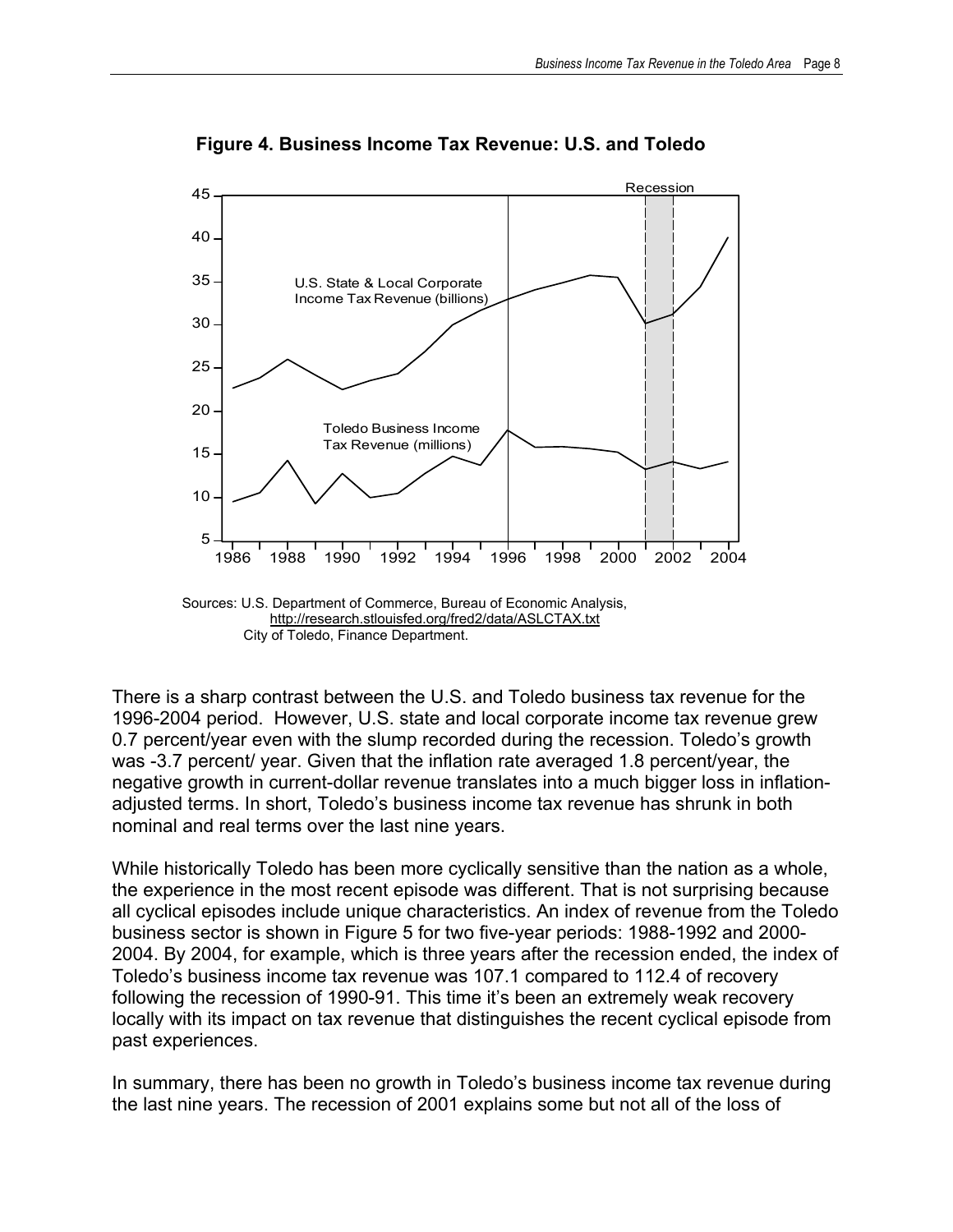revenue from local businesses. By historical standards, the national recession of 2001 was short and mild. Toledo's decline in business tax revenue has been long and deep. Moreover, there was little gain during the three years of recovery. Even the most optimistic forecast would not predict growth fast enough to bring full recovery in the next few years. In fact, a recent examination of prospects for the Toledo MSA resulted in a ranking of 321 (worst = 325) for employment growth for 2002-2007 (Economy.com, 2004). And based on a broader range of indicators Toledo ranked 195 out of 200 metropolitan areas in the United States (Milken Institute, 2003).



**Figure 5. Index of Business Income Tax Revenue: City of Toledo (recession low = 100)**

- Years from Low -

Given its recent growth and cyclical behavior, the economic prospects for the Toledo area are summarized well by Fischer (Economy.com, 2004).

Toledo will be a below average performer over the forecast horizon due to its structural weaknesses and unfavorable demographics. Indeed, job growth in TOL will be among the weakest nationwide. While TOL has been benefiting from an experienced and highly productive manufacturing work force that enjoy wages well above the state and national averages the recent recession in manufacturing has only hastened the manufacturing industry's secular decline. In the longer term, TOL faces the daunting task of replacing these high-paying manufacturing jobs.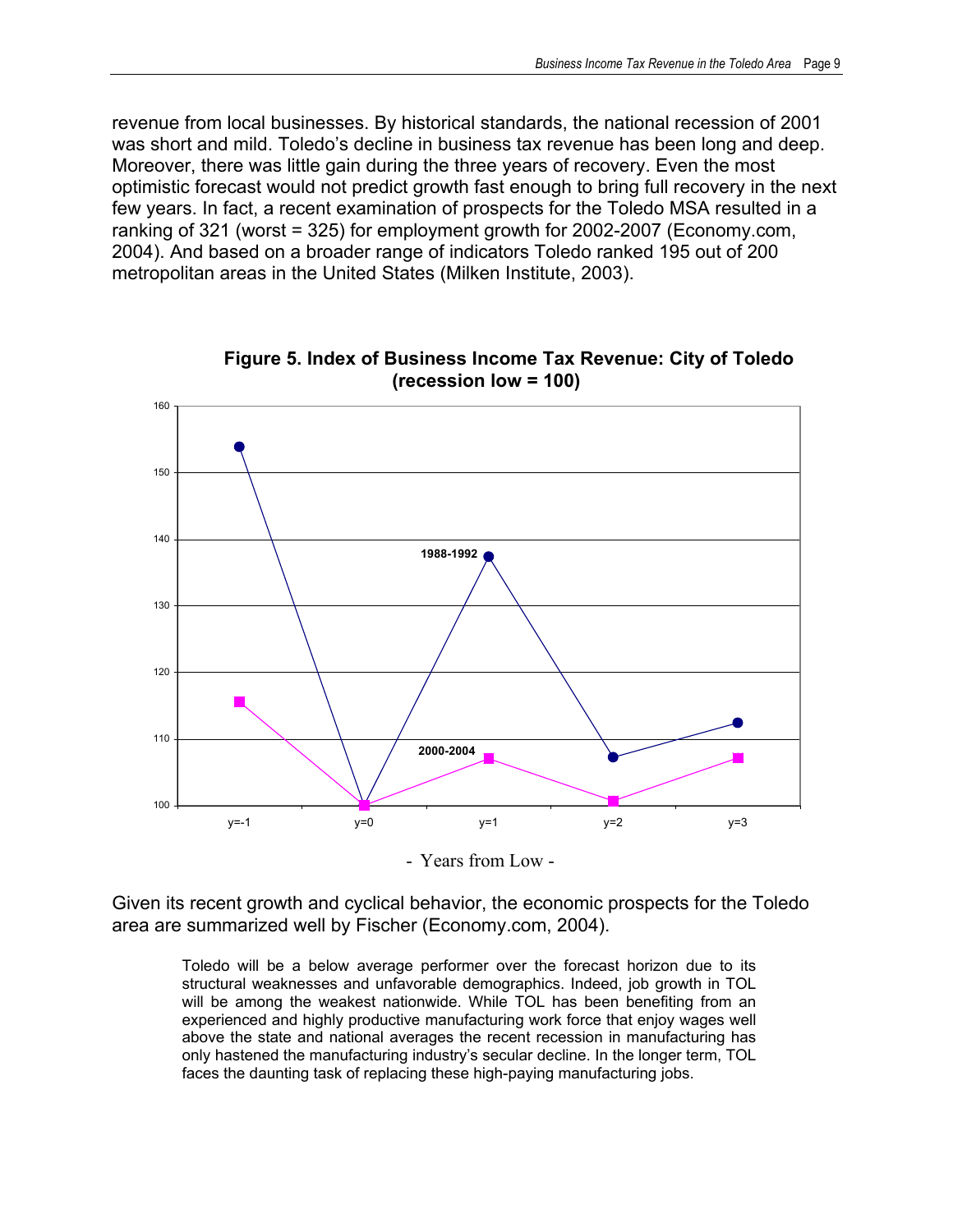## **C. Revenue Changes: Central City and Suburbs**

Urban sprawl is a fact; central cities in Ohio have lost population to rapidly growing suburban communities including cities and townships. This phenomenon also affects tax revenue from withholding on wages and salaries and from businesses profits generated within municipalities. The loss of tax revenue from business may be due to some degree to movement of business to suburban areas. The complex phenomenon of business location decisions is not the focus of this study. Nevertheless, movement of establishments out of central cities has a direct impact on revenue generated from municipal income taxes.

There is considerable variation in revenue trends from businesses in municipalities surrounding the City of Toledo. The growth in real (inflation-adjusted) revenue is shown in Table 1. From 1990 to 2003 the average annual real growth rates ranged from a high of 20.6 percent in Perrysburg to a low of -2.9 percent in Sylvania. There was no growth in real tax revenue in the City of Toledo. Adjusted for inflation, therefore, only three of the six municipalities in Table 1 experienced positive growth in tax revenue from the business sector. Two major suburbs adjacent to Toledo--Maumee and Perrysburg- stand out in this respect.

| Municipality  | 1990-2003        | 1996-2003 |  |
|---------------|------------------|-----------|--|
|               |                  |           |  |
| Holland       | 10.1%            | 4.5%      |  |
| Maumee        | 5.1%             | $-2.6%$   |  |
| $O$ regon $b$ | $-1.1%$          | $-0.6%$   |  |
| Perrysburg    | $^{\circ}20.6\%$ | 11.4%     |  |
| Sylvania      | $-2.9%$          | $-2.8%$   |  |
| Toledo        | 0.0%             | $-5.4%$   |  |
| $\mathbf{a}$  |                  |           |  |

### **Table 1. Annual Growth Rates of Real Business Income Tax Revenuea**

<sup>a</sup> Current-dollar values deflated with the GDP chain-type price index.

<sup>b</sup> Revenue adjusted for reporting anomaly in 2001.

 $c$  1992-2003.

Four of the six municipalities listed in Table 1 experienced negative growth in real business income tax revenue after 1996. Although Oregon, Maumee and Sylvania also showed negative growth from 1996 to 2003, the -5.4 percent annual decline in Toledo was considerably greater. Perrysburg is certainly the high-end city among the six listed in Table 1.

Figure 6 summarizes the dynamics of change in revenue in the six municipalities from 1996 to 2003. The City of Perrysburg is certainly the high-end performer as currentdollar business income tax revenue increased 155 percent. Over those years, that city's total income tax revenue rose 85 percent. In current-dollar terms revenue collected from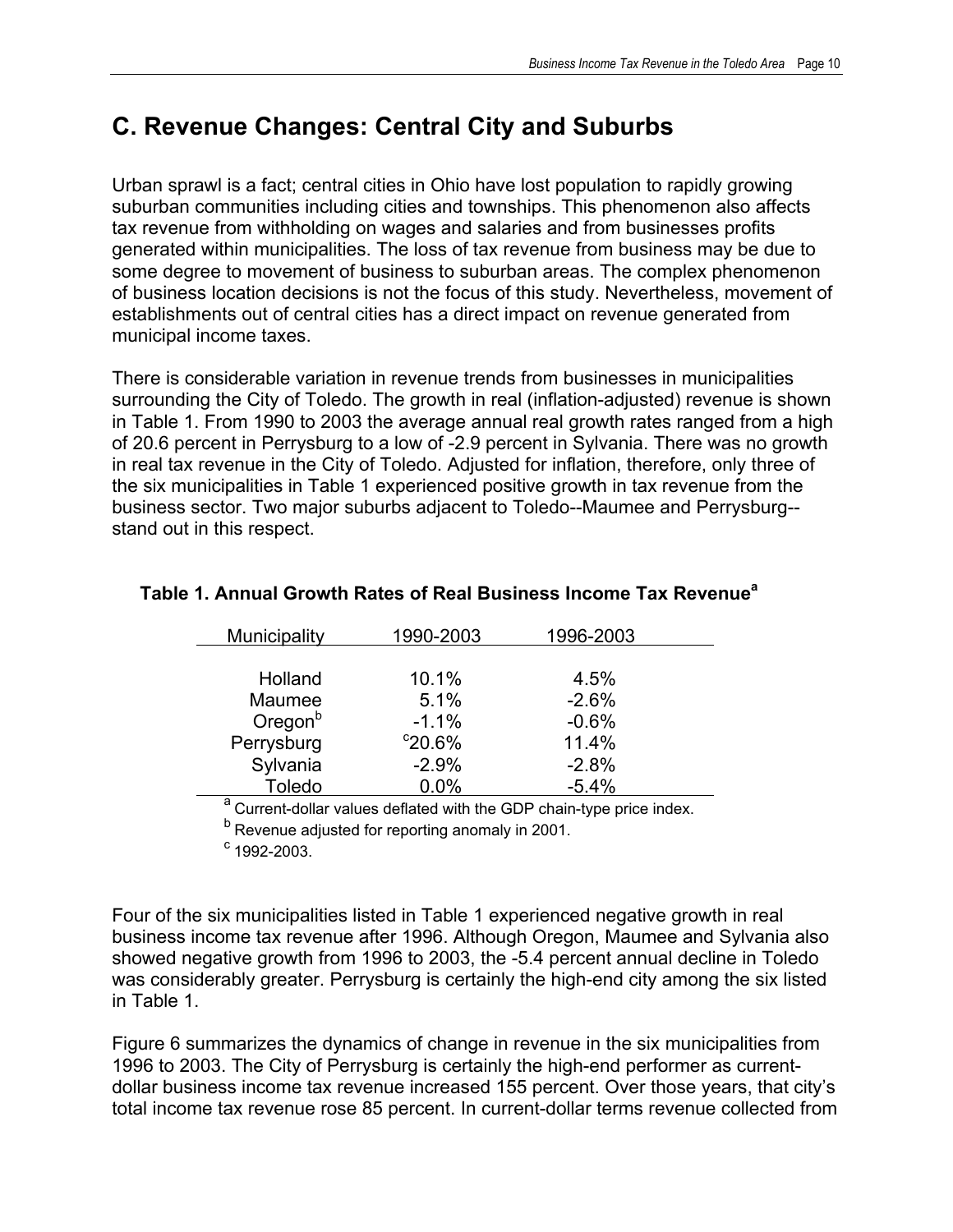businesses accounted for 6 percent of the gain in Perrysburg. In contrast, the City of Toledo was the low-end performer; its slow growth in total income tax revenue is disproportionately attributable to the falloff in revenue from the local business sector.



#### **Figure 6. Index of Current-dollar Business Income Tax Revenue: Selected Municipalities (1996 =100)**

Sources: Municipal Tax Commissioners.

The distribution of business income tax revenue for the six municipalities is shown in Figure 7. As the largest area in Northwest Ohio, the City of Toledo has the biggest share of tax revenue collected from businesses. Nevertheless, the central city lost about 5 percent of its share from 1996 to 2003. The largest gain in share occurred in Perrysburg, shown by the darkest sections of Figure 7. The pickup in share collected from business in Perrysburg resulted from its rapid growth compared to the other municipalities. Toledo's smaller share of business income tax revenue was the result of its negative growth during this period. In summary, the central city of Toledo not only experienced a decline in business income tax collections but also a shrinking share of the total collected among key municipalities within the metropolitan area.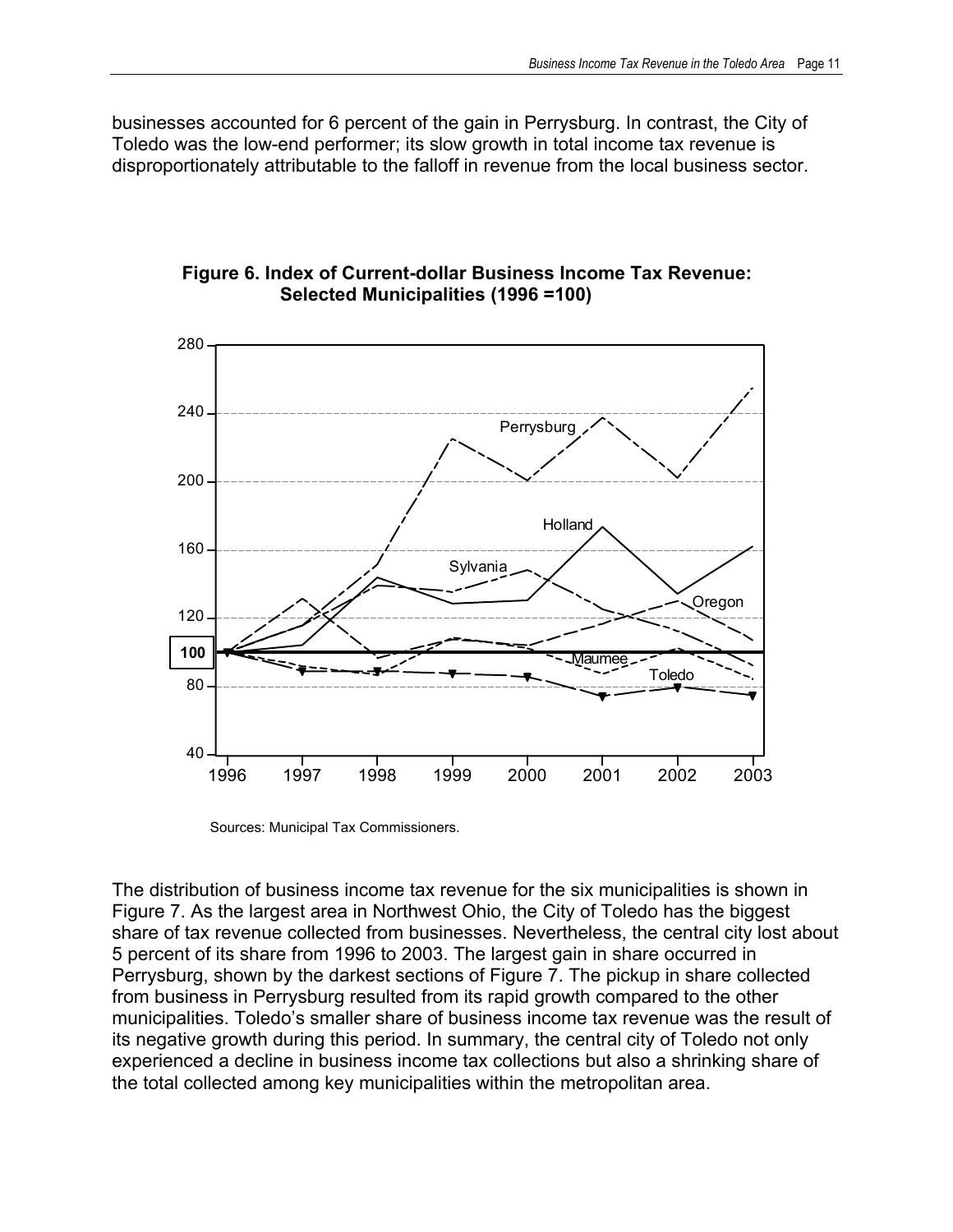

**Figure 7. Share of Municipal Business Income Tax Revenue**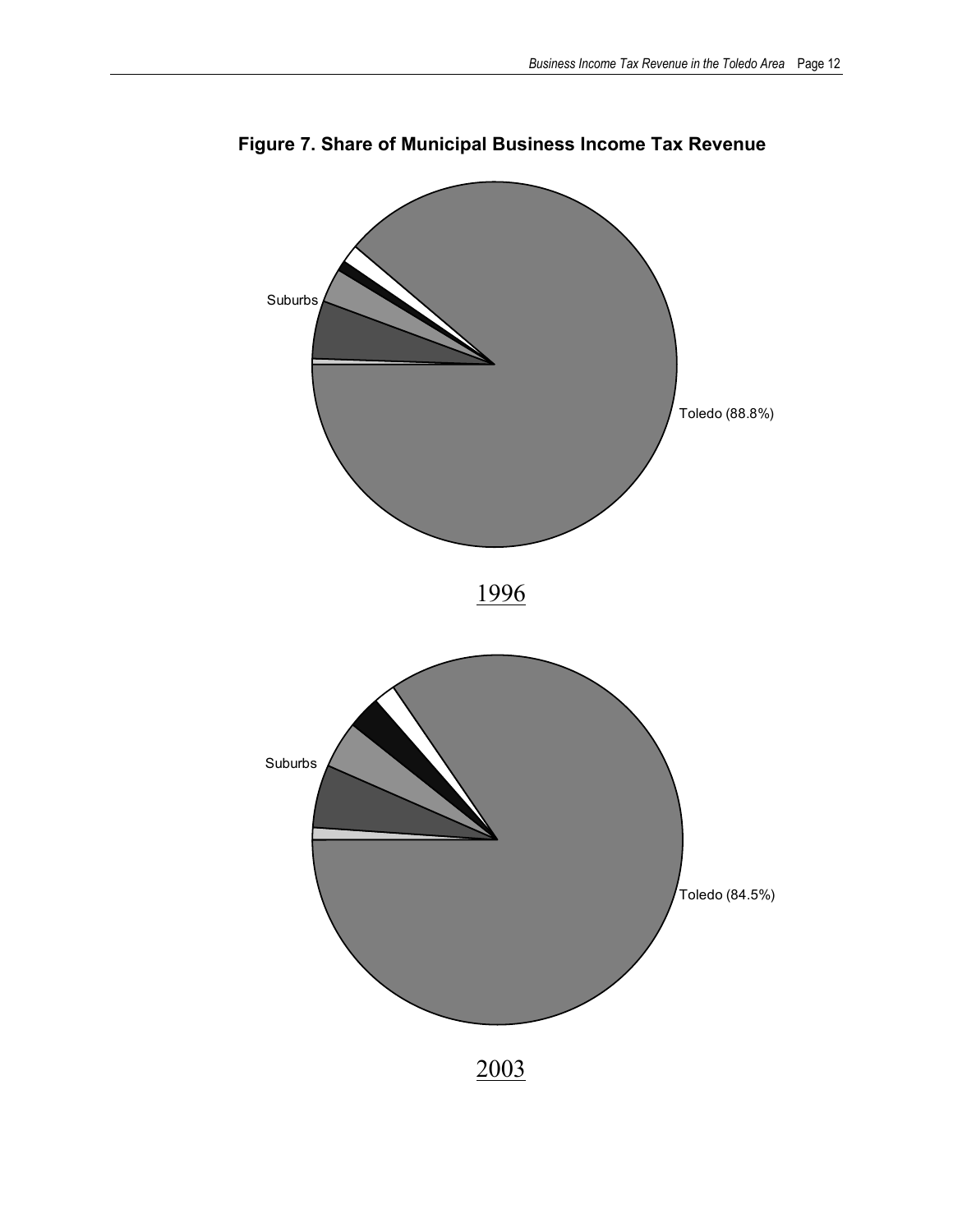## **D. Municipal Income Tax Revenue**

Ohio law allows municipalities to levy taxes on earned income and business profits. Tax rates vary among the 548 municipalities that levy such taxes in Ohio. These areas include 234 cities and 314 villages; townships in the state do not levy income taxes. Ohio law also specifies that administration of municipal income tax is strictly local, either by cities or villages themselves, or by central agencies representing several municipalities.

For municipalities that use income taxes, revenue is directly related to two factors: the tax rate and the tax base. Income tax revenue is the product of both and can be summarized as

### Income Tax Revenue = Tax Rate x Tax Base

There has been no significant change in municipal tax rates statewide since 1983. The average rate for more than 200 cities in Ohio was 1.57 percent in 2002, only slightly above the 1.27 percent average in 1983. Furthermore, the most frequently occurring municipal income tax rate was 1.5 percent in 1983 and in 2002. Across the state's municipal landscape, income tax rates are relatively low and, by themselves, they are not likely to be a major factor influencing the trends in municipal income tax revenue.

The tax base is more complex. It is a function of numerous factors, including short-run business conditions, long-run structural changes, and national, state and local policies. Extensive interviews with municipal tax commissioners in Northwest Ohio support the conclusion that changes in the tax base are the most important issue surrounding revenue generated from the tax levied on business net profits. In this respect a range of factors seems to have affected the municipal tax base and revenue from that base.

Ohio's HB 95 defines the income subject to municipal tax in two ways.

- $\triangleright$  Municipal income taxes are generally imposed on wages, salaries, and other compensation earned by residents and nonresidents who work in the municipality.
- $\triangleright$  The income tax is also applied to business net profits that are attributable to activities in the municipality.

The earned compensation from the first definition generates the most revenue through withholding. Most municipalities permit either a partial or full credit to residents for municipal taxes paid to another municipality where they are employed. With respect to business net profits, it is important to note that only profit attributable to a municipality is taxed, and that it is the responsibility of businesses to specify the geographic location of profits within the state. Because of this businesses have been required to report profits attributable to multiple locations if they operate in more than one area levying an income tax. Municipal tax forms include formulas for specifying the allocation of profits, but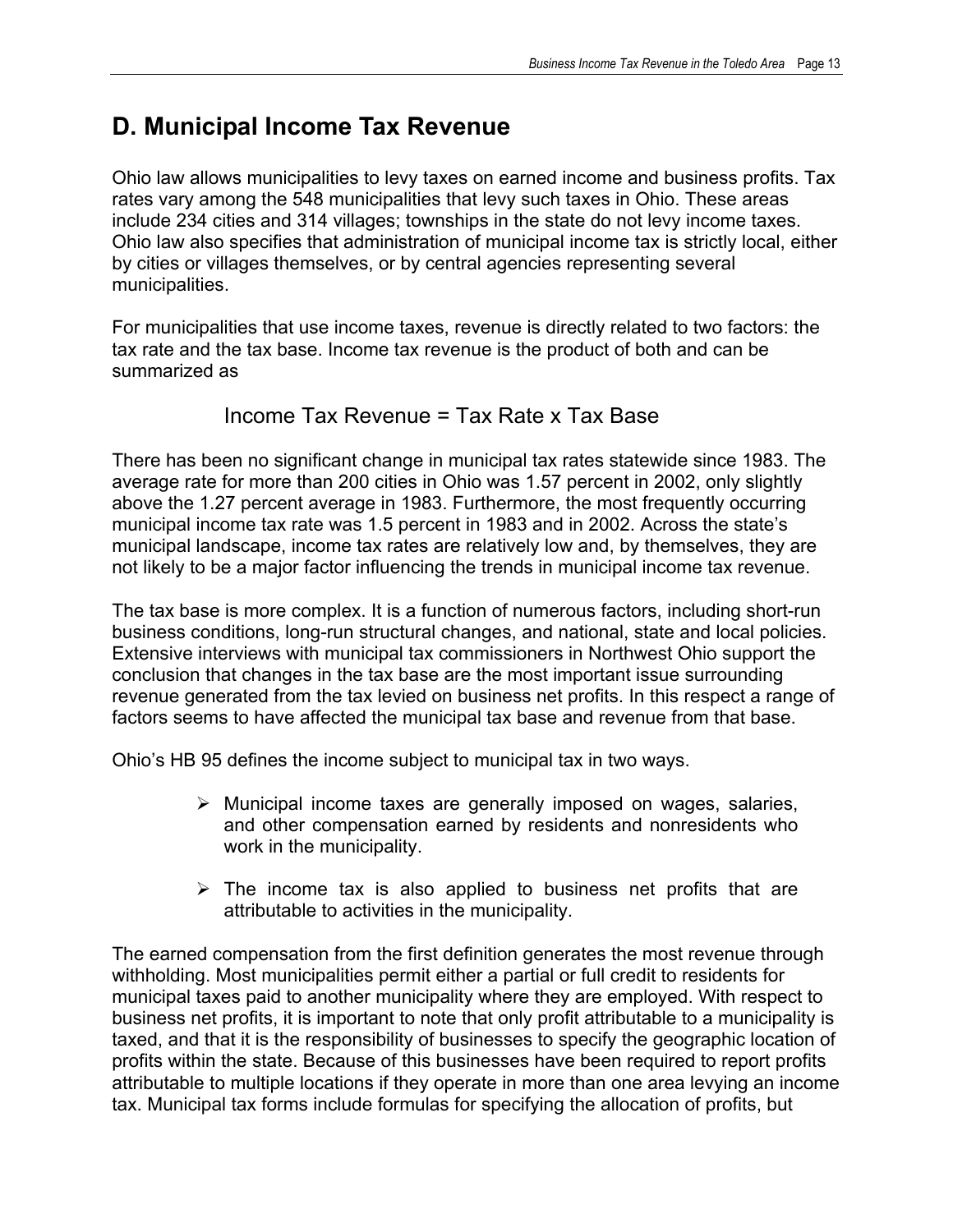businesses have raised the issue of the cost of compliance when reporting to multiple cities and villages.

While cities and villages collect most of their income tax revenue from withholding on wages, salaries and other compensation of residents, income from incorporated and unincorporated businesses contribute to revenue. Business income tax revenue accounted for an average 10.4 percent of income tax revenue in Toledo from 1986 to 2004, varying from 13.1 percent in 1988 to 8.7 percent in 2003. Factors that affect the tax base for business income are the keys to understanding the decline in the City's revenue from local businesses since 1996.

| Municipality         | 1983 | 2002 |
|----------------------|------|------|
|                      |      |      |
| <b>Bowling Green</b> | 1.50 | 1.92 |
| Maumee               | 1.50 | 1.50 |
| Northwood            | 1.50 | 1.50 |
| Oregon               | 2.25 | 2.25 |
| Perrysburg           | 1.50 | 1.50 |
| Rossford             | 1.50 | 2.25 |
| Sylvania             | 1.50 | 1.50 |
| Toledo               | 2.25 | 2.25 |
|                      |      |      |

#### **Table 2. Income Tax Rates**

Table 2 gives the income tax rates for eight municipalities in Northwest Ohio. The average tax rate was 1.7 percent in 1983 and 1.8 percent in 2002. There were only two increases after 1983 and none after 1990. Therefore, like the rest of the state, there were no significant changes in municipal income tax rates in Northwest Ohio. While the average rates for municipalities listed in Table 2 were above the state average in 1983 and 2002, in the latter year four of the eight areas had income tax rates slightly below the average of 1.6 percent for 234 cities that levied income taxes. Nevertheless, Toledo, the largest city in Northwest Ohio, had an income tax rate above the statewide average for the entire period.

Although tax rates varied by just 0.75 percent from high to low in the eight municipalities, the dollars paid by businesses may be considerably different depending upon the profits reported. For example, \$1,000,000 in net business profits in 2002 would have required payment of \$22,500 in income tax to the City of Toledo but only \$15,000 in tax payment to Maumee, Northwood, Perrysburg, and Sylvania. The difference of \$7,500 per \$1,000,000 in net business profits is not large in absolute terms, but it may influence business decisions to some extent especially in businesses with low profit margins.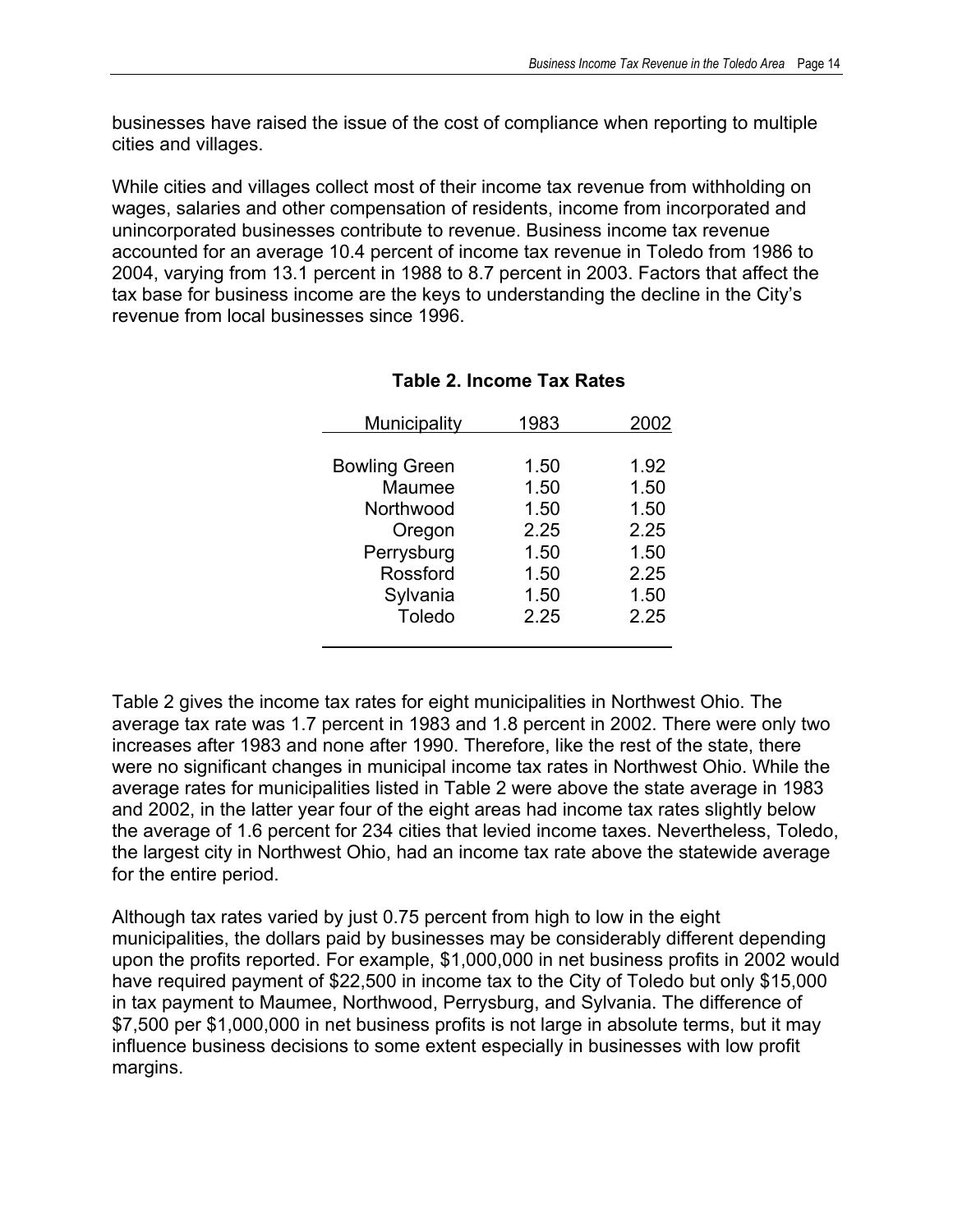The trends in business income tax revenues, shown in Figure 6, indicated that Perrysburg experienced the most rapid growth since 1996. Its 1.5 percent income tax rate is the same as the rate in Maumee and Sylvania where growth was considerably slower. Therefore, differences in municipal income tax rates may have contributed somewhat to the decline in business income tax revenue in Toledo, but they cannot fully explain the City's negative growth since 1996. Maumee and Sylvania both experienced negative growth with tax rates 0.75 percent lower than the rate for Toledo, and the same as the most rapidly growing community--Perrysburg. As noted above, changes in the municipal business income tax base—the number and size of firms, and the amount of their revenues-- are considerably more likely to be the reason for the drop-off.

## **E. Business Income Tax Base**

The municipal business tax base is a complex function influenced by many factors. It has shifted over time because of economic conditions, state policies, and local adjustments. The result is a change in revenue generated from the business sector; the change has not been positive for the City of Toledo.

It is important to recognize that the drop in the business share of Toledo's total income tax revenue, shown in Figure 3, is not just a local phenomenon; the business share has fallen nationwide. Figure 8 shows the corporate income tax accounted for 17 percent federal tax receipts during the 1970s. Since 2000 the share is only 10 percent. For Toledo the business share of income tax revenue averaged 9.1 percent since 2000, just slightly below the national share. Moreover, during the boom years of the 1990s, the business shares were also close, 12 percent for the federal government and 11 percent for the City. The business sector in Toledo, therefore, accounted for almost the same share of tax revenue as corporations did nationwide since 1990. The major difference between the local and federal tax systems was the recovery in 2003 and 2004. Toledo did not experience the strong rebound in business tax receipts that occurred at the federal level. The weak recovery in the local economy did restrict tax revenue coming from local businesses.

It is also important to note that business income subject to municipal income tax depends directly on the amount of revenues that businesses report to the IRS. For municipalities, net profit is the same as the amount reported to the IRS for federal income tax. Changes in federal tax laws affect business income reported to municipalities in the state. Profits reported to the IRS under federal laws provide the base for adjusted net income reported to municipalities in the state. Therefore, when federal laws change the rate at which corporate incomes are taxed, reductions also occur in the amount that local jurisdictions can tax. Consequently, municipalities have no control over net profits reported by incorporated and unincorporated business located there. Stated succinctly, categorical reductions in federal taxes, reduce state and local taxes by changing the "income" defined as subject to taxation.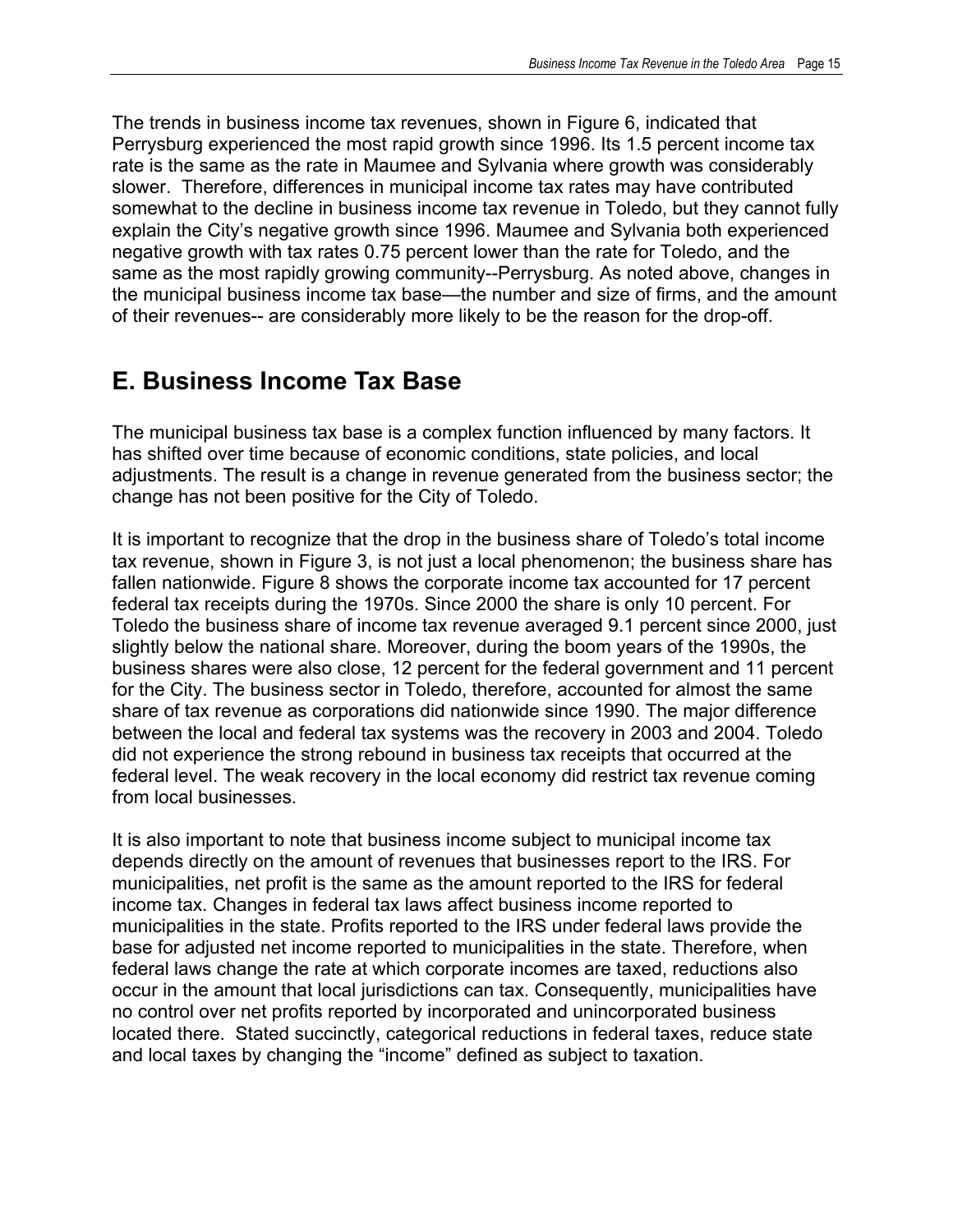

Figure 8. Corporate Income Tax Share of Federal Receipts (fiscal year)\*

Table 3 lists important definitions as well as the main lines from Toledo's income tax form. Changes in federal laws affect local net profits from unincorporated (Line 4) and incorporated (Line 5) businesses. The amounts reported provide the base for adjusted net income (Line 9) and the allocation of the amount to the city (Line 10). Thus, part of the reason for reduced revenues to local jurisdictions; arise from changes in the criteria of the available tax base by other government entities beyond the control of local jurisdictions.

Municipalities do control losses carried forward, however. The City of Toledo allows a 5 year carry-forward (Line 11). The loss carry-forward provision varies among municipalities. In Toledo's case, the 5-year period permits businesses to offset positive net profits for an extended period of time. That obviously has an affect on tax revenue generated from businesses; lowering the tax obligation of many firms over the duration of the 5-year period.

Three items have an impact on net business profits reported on lines 4 and 5: the number of businesses filing, the types of income excluded from net business profits in Ohio, and fluctuations in profits associated with the business cycle. The latter represents short-run sensitivity of local business income examined in section B. The others appear to be linked to long-term structural changes in the local economy as well as to adjustments in federal and state tax policies.

<sup>\*</sup>Number in box is the average for the designated period. Source: U.S. Department of Commerce, Bureau of Economic Analysis.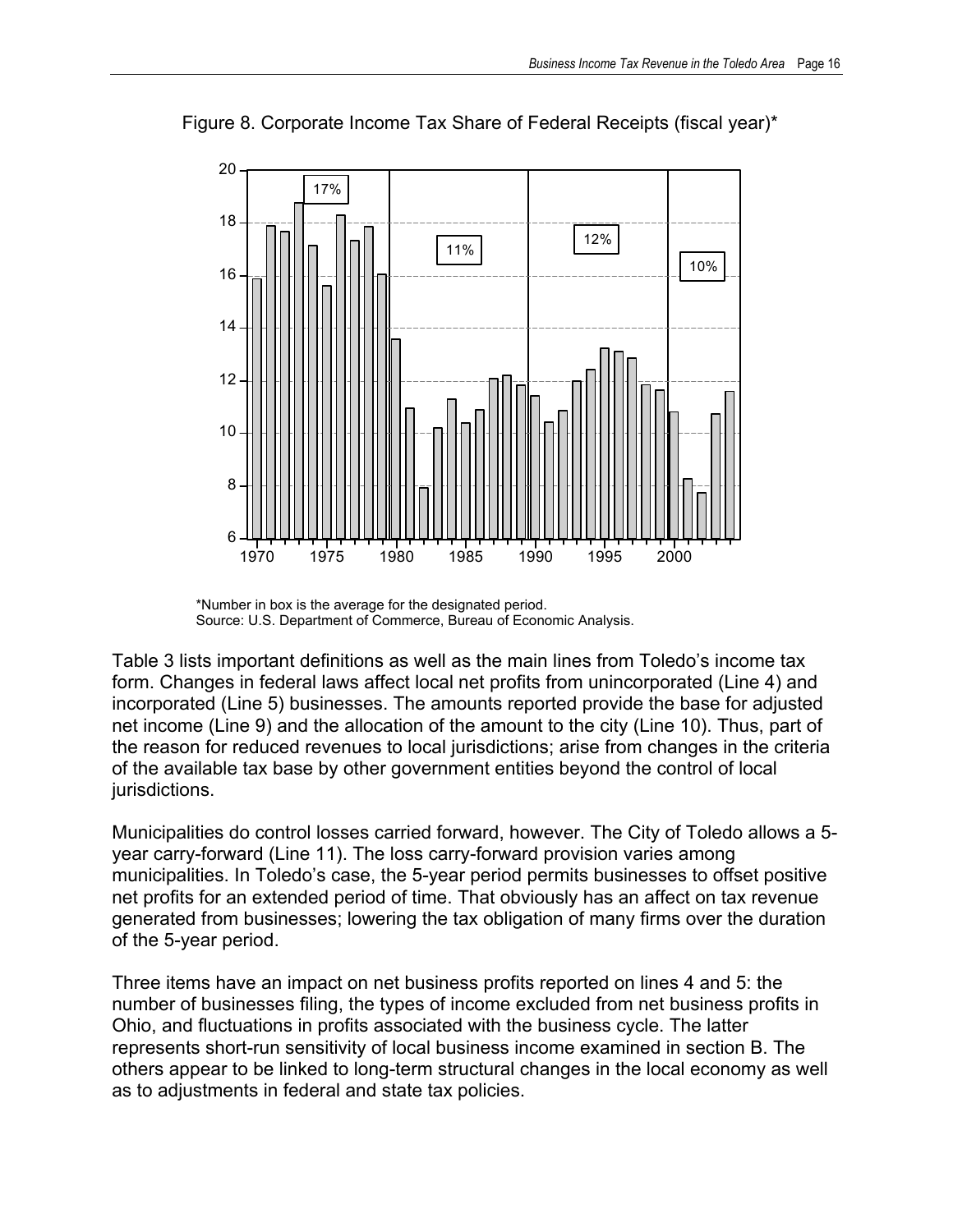### **Table 3. Net Profits Definitions, City of Toledo Income Tax Returns**

#### **GENERAL INSTRUCTIONS**

#### 1. WHO IS REQUIRED TO FILE

This return is to be used by individuals, partnerships, corporations, or any other entity.

#### 5. INCOME SUBJECT TO THE TAX

- B. Net profits of unincorporated businesses either located in Toledo or located anywhere if owned by a Toledo resident.
- C. Net profits of incorporated businesses for business activity conducted inside Toledo whether or not an office or place of business is maintained in Toledo.

#### 6. WHAT CONSTITUTES NET PROFITS

Net profit of any business entity is the same as reported to IRS with adjustments for Toledo for the requirements of the Ordinance and Regulations and rulings of the Commissioner.

#### 7. THE FOLLOWING ARE NOT DEDUCTIBLE IN DETERMINING NET PROFITS FOR TOLEDO INCOME TAX PURPOSES

- (A) Municipal, Federal or State Income Taxes.
- (B) Gift, Estate or Inheritance Tax.
- (C) Taxes for local benefits or improvements to property which tend to increase its value.
- (D) Taxes on property producing income not taxable by the Municipal Income Tax Ordinance.
- (E) The Federal Investment Tax Credit.
- (F) Loss on the sale, exchange or other disposition of depreciable property used in the taxpayer's business.

### **LINES THAT APPLY TO BUSINESS INCOME**

- 4. PARTERNERSHIP INCOME (Attach Federal Form 1065)
- 5. CORPORATION INCOME (Attach Federal 1120, 1120S, 1120A)
- 9. ADJUSTED NET INCOME
- 10. PERCENT OF LINE 9 ALLOCABLE TO TOLEDO IF ALLOCATION

 FORMULA IS USED FROM SECTION Y, LINE 35 ON PAGE 2  $\frac{1}{2}$ . % x LINE 9

- 11. LOSS CARRIED FORWARD (Limited to five most recent prior years.)
- 12. TOLEDO TAXABLE INCOME
- 13. TAX ON LINE 12 @ 2.25%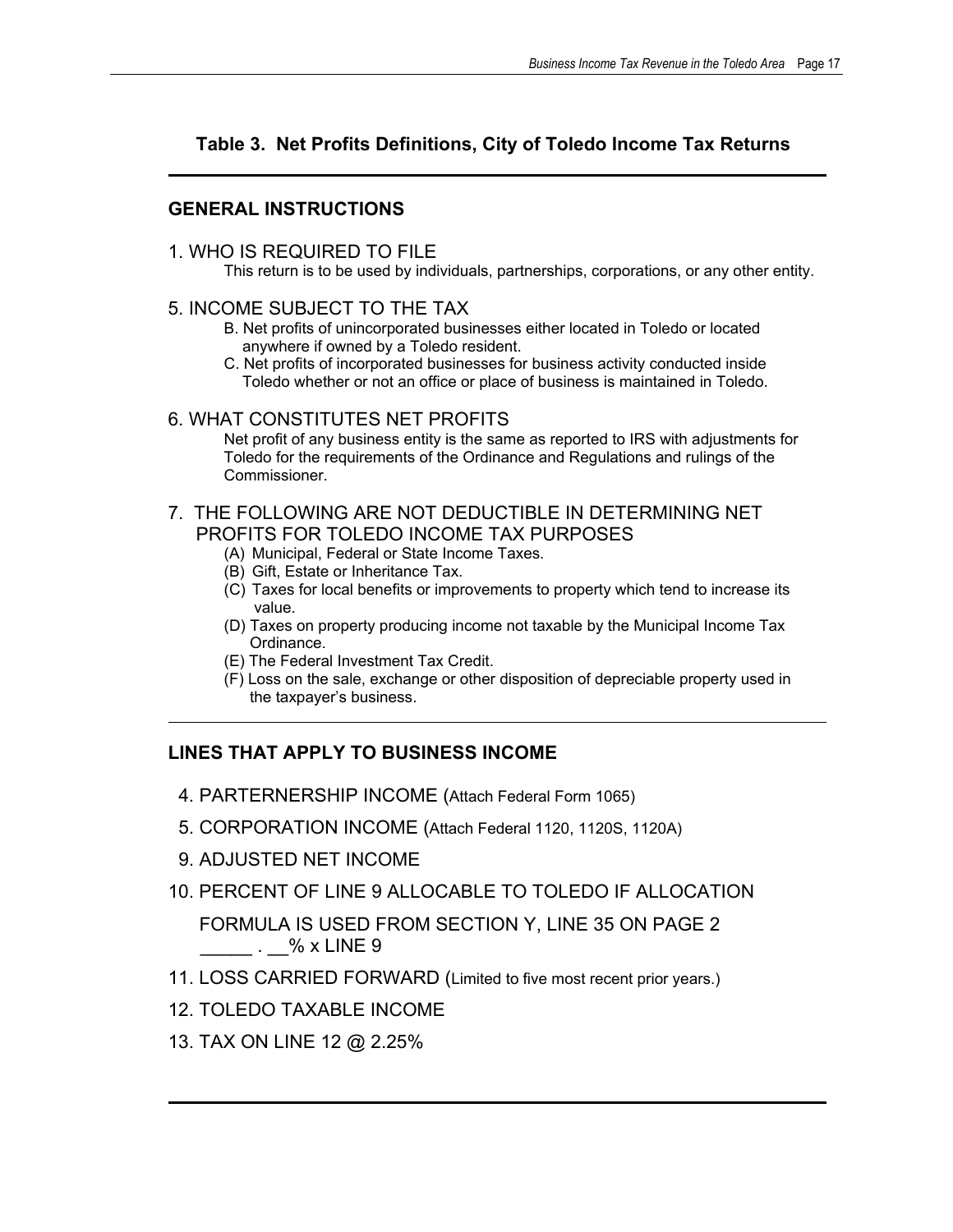### **I. Long-term Structural Adjustments**

The trend in the number of businesses filing income tax returns in Toledo has been significantly negative since 1990. In 2003 the number dropped below 20,000. The City's ordinance requires partnerships, corporations, or any entity to file a municipal income tax return. The drop in the number filed is linked to the falloff in tax revenue, and this is related directly to the shrinking business sector in the city.

Figure 9 shows the loss in establishments<sup>1</sup> in Toledo from 1994 to 2002. The City is the outlier among surrounding municipalities. It is the only one with a negative change in establishments. Fewer establishments are associated with fewer income tax filings.



**Figure 9. Change in Establishments, 1994 - 2002 (percent)** 

Source: U.S. Department of Commerce, Bureau of the Census.<sup>2</sup>

 $\overline{a}$ 

<sup>1</sup> The Census Bureau defines establishments as: An establishment is a single physical location at which business is conducted or services or industrial operations are performed. It is not necessarily identical with a company or enterprise, which may consist of one or more establishments. When two or more activities are carried on at a single location under a single ownership, all activities generally are grouped together as a single establishment. The entire establishment is classified on the basis of its major activity and all data are included in that classification.

<sup>2</sup> Establishment counts represent the number of locations with paid employees any time during the year. (U.S. Bureau of the Census, *County Business Patterns*, 2002.)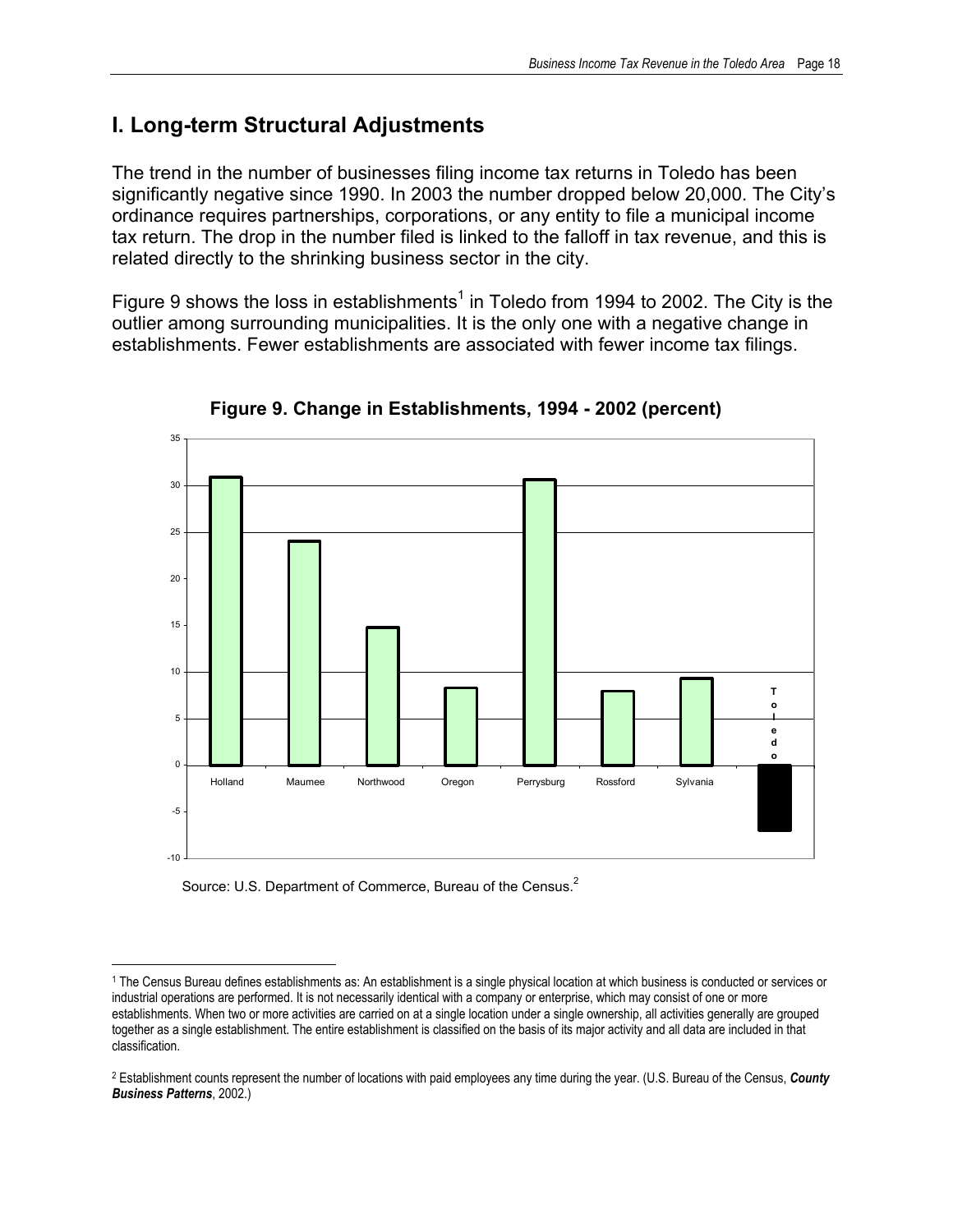

### **Figure 10. Distribution of Establishments**

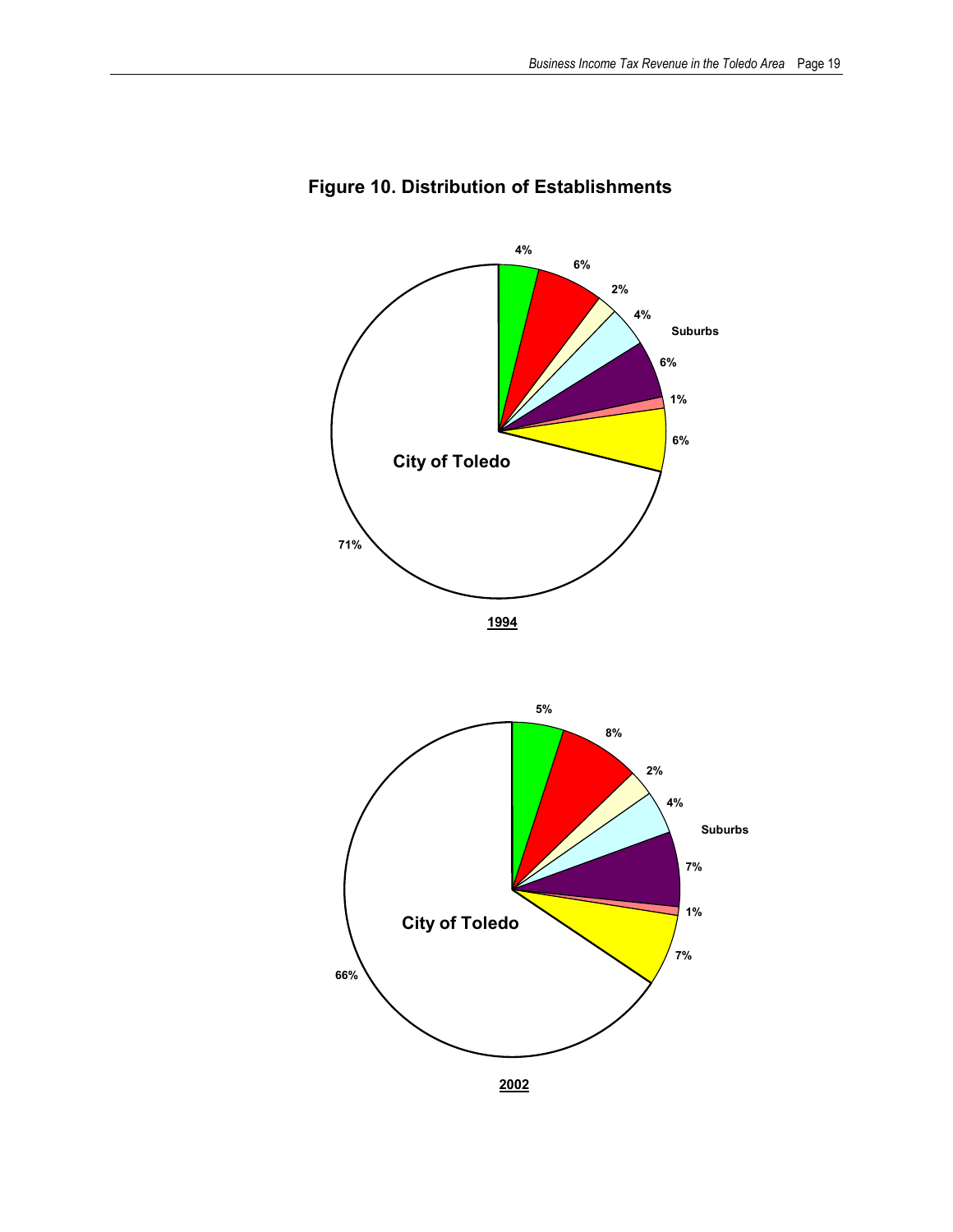The losses since 1994 put Toledo in a position different from the surrounding municipalities in Northwest Ohio. Large gains occurred in Holland, Maumee, and Perrysburg. The City of Perrysburg also experienced the most rapid growth in business income tax revenue since 1996. Suburban sprawl has certainly taken its toll on Toledo. As the central city in the metropolitan area, Toledo has lost population, employment, and business establishments. The result has been a slump in municipal income tax revenue. The City is faced not only with more intense competition nationwide but also within the metropolitan area itself. The city's manufacturing base is simply not growing and the prospects for future grown are not bright.

The result of intra-metropolitan competition for business is summarized in Figure 10. The City of Toledo's share of business establishments has fallen since 1994. Maumee, Perrysburg, and Sylvania increased their shares of businesses in the region. The largest absolute gain occurred in Perrysburg (2002). While Toledo remains the largest municipality in Northwest Ohio, its relative position with respect to business activity has slipped; that contribution contributed to the City's loss of business income tax revenue.

The loss of businesses in the central city represents a long-term market adjustment which is ongoing. The evolution observed in the city's business structure will continue. This points to a more aggressive economic development response required from the city. Otherwise, market conditions will continue to move unfavorably for the city Business income tax revenue is unlikely to rebound significantly under those conditions.

### **II. State Policies**

According to state law, administration of the municipal income tax is strictly local, either by the cities and villages themselves or by central collection agencies representing several municipalities. Although administration is left to municipalities, which includes collecting and auditing returns, the state specifies types of income that are subject to municipal income taxes.

House Bill 95 represents a good example of the legislature's impact on municipalities. HB95 specified that, beginning in 2004, a municipality may not tax a business' net profit using any base other than the taxpayer's federal taxable income. That provides the base for municipalities' business income taxes, which itself is subject to change by the Ohio legislature.

HB95 contains several provisions that have impacts on municipalities' ability to raise revenue from the business sector. The first is the state's specification of net profit (net income) excluded from municipal taxes, specifically "intangible income."

> $\triangleright$  Continuing law prohibits municipal corporations from taxing **intangible** income,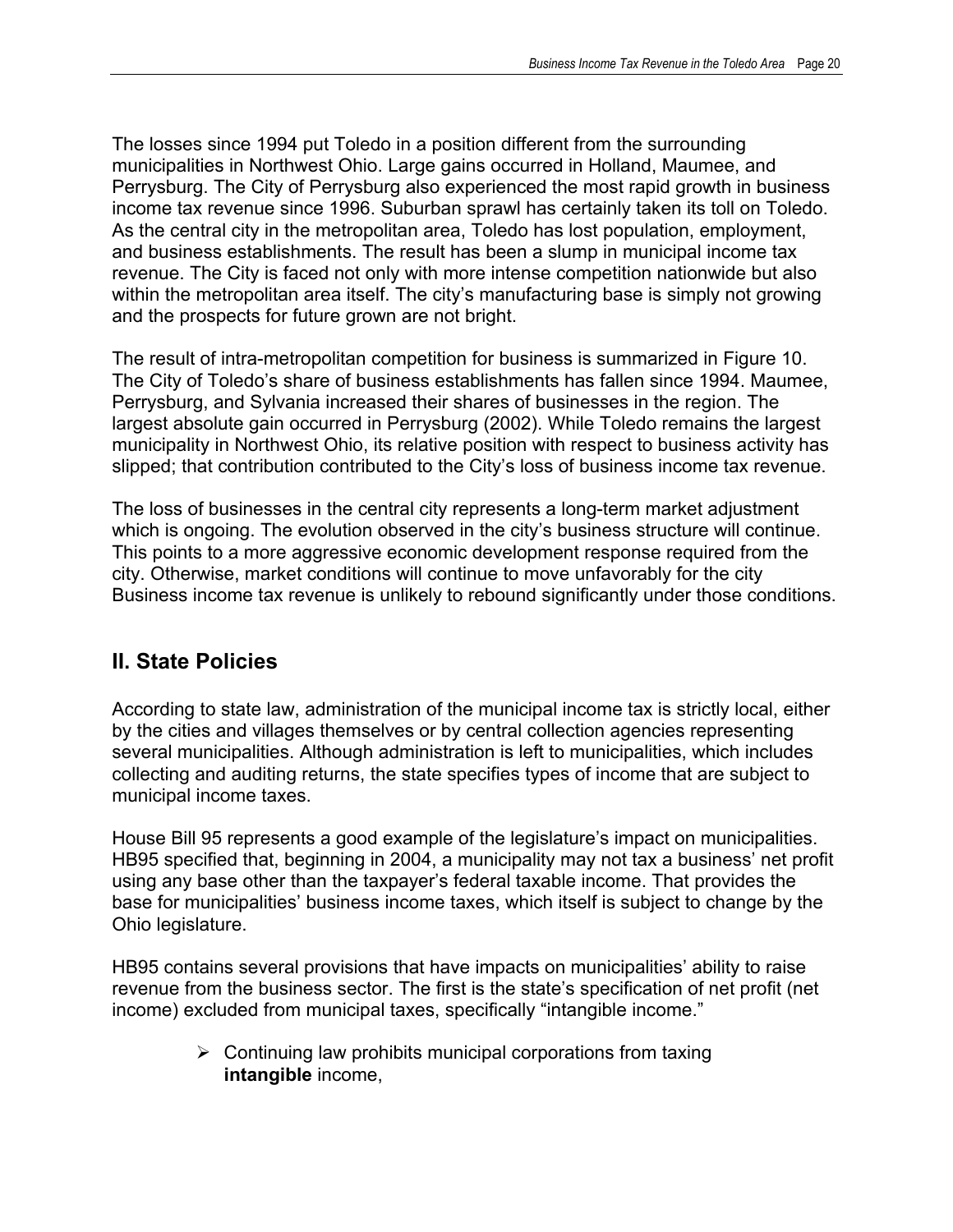In HB95, state legislators decided to add to distinctions between tangible and intangible income for business by excluding more intangible items from municipal taxes. Impacts vary among municipalities throughout the state: income from manufacturing operations is taxed; certain types of income from the financial sector are not. The latter are classified as "intangible" even though, in a business sense, they represent profits derived from business activity within the state.

HB95 defined intangible income as income of the following types:

- Income yield, interest, dividends, or
- Other income arising from the ownership, sale, exchange, or
- Other dispositions of intangible property including:
	- o Investments,
	- o Deposits,
	- o Money, or credits.

The act adds more to the intangible income category:

- Capital gains,
- Patents,
- Copyrights,
- Trademarks,
- Trade names,
- Investments in real estate trusts,
- Investments in regulated investment companies,
- Appreciation on deferred compensation.

Finally, HB95 expressly excludes from intangible income prizes, awards, and other income associated with lottery winnings or other similar games of chance.

The exclusion of so-called intangible income from municipal income tax means that the legislature requires municipalities to treat profits differently depending on the source. This adds horizontal inequity to the municipal income tax system throughout the state. Businesses with similar financial conditions are treated differently depending on the type of income from which profits flow: tangible or intangible. For example, \$1,000,000 in net profits from tangible income is taxed at the municipal rate whereas the same amount from an intangible income source like money and credit activities is excluded. This has added more horizontal inequity to the state's system of taxation.

Hill and Geyer (2002) analyzed the state system of taxes on tangible personal property and through the corporate franchise tax. Table 4 shows the amount of tax along with the rank order (1 to 9) for the state's major industrial sectors. Manufacturing businesses, which have provided the economic base for Toledo, paid five times the amount paid by businesses in the financial sector per \$1,000 of contribution to Ohio's gross state product. When the provisions of HB95 excluding various types of intangible income are considered, the state's system of business taxation – tangible property, corporate franchise, and municipal net profits – is even more horizontally inequitable.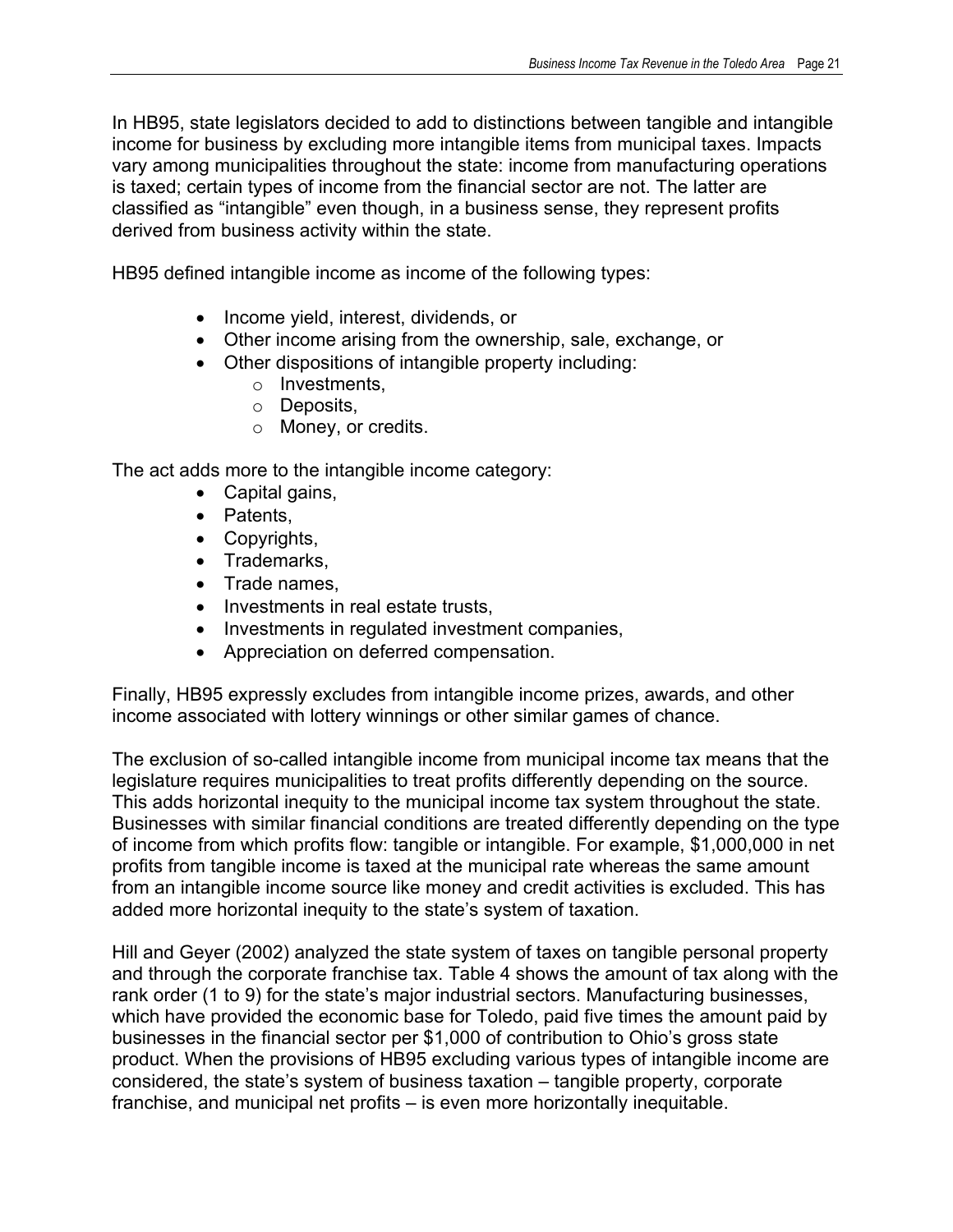|                                    | Tax per \$1,000 of         |
|------------------------------------|----------------------------|
|                                    | <b>Gross State Product</b> |
| Manufacturing:                     | \$10.35(2)                 |
| Services:                          | \$2.73(7)                  |
| Finance, insurance and real estate | \$2.08(8)                  |
| State average                      | \$6.57                     |

### **Table 4. Horizontal Inequity in Selected Sectors, Ohio\***

\*Numbers in parentheses are ranking from 1 = highest to 9 = lowest. Source: Hill and Geyer, http://urban.csuohio.edu/research/pubs/hill.html, 2002, p.9.

Another way to examine this issue is in terms of economic conditions. Table 5 shows annual growth rates from 1990 to 2002 for Lucas County where the City of Toledo is located. Note that the slowest growth in earnings occurred in the region's manufacturing industries. Nevertheless, manufacturers are subject to municipal income tax because their net income is classified as tangible. Financial institutions, whose net profits come from items defined as intangible, do not report those profits to municipalities.

| Earnings                           | per year |
|------------------------------------|----------|
| Manufacturing                      | 0.9%     |
| Finance, insurance and real estate | 7%       |
|                                    |          |
| Income                             |          |
| Dividends, interest, and rent      | 2.6%     |
| Proprietors' income                | 2.9%     |

#### **Table 5. Rates of Growth by Sector, Lucas County: 1990-2002**

 Source: U.S. Department of Commerce, Bureau of Economic Analysis, Regional Economic Information System, June 2004.

Tables 4 and 5 show that the tax system is skewed in favor of businesses whose income is "intangible" and that earnings and income have grown faster in the intangible category. Municipalities like Toledo provide services to all business entities, but under state law they are not permitted to tax income generated by those entities. Instead businesses producing tangible net profits bear a higher burden in the municipal tax system in the state.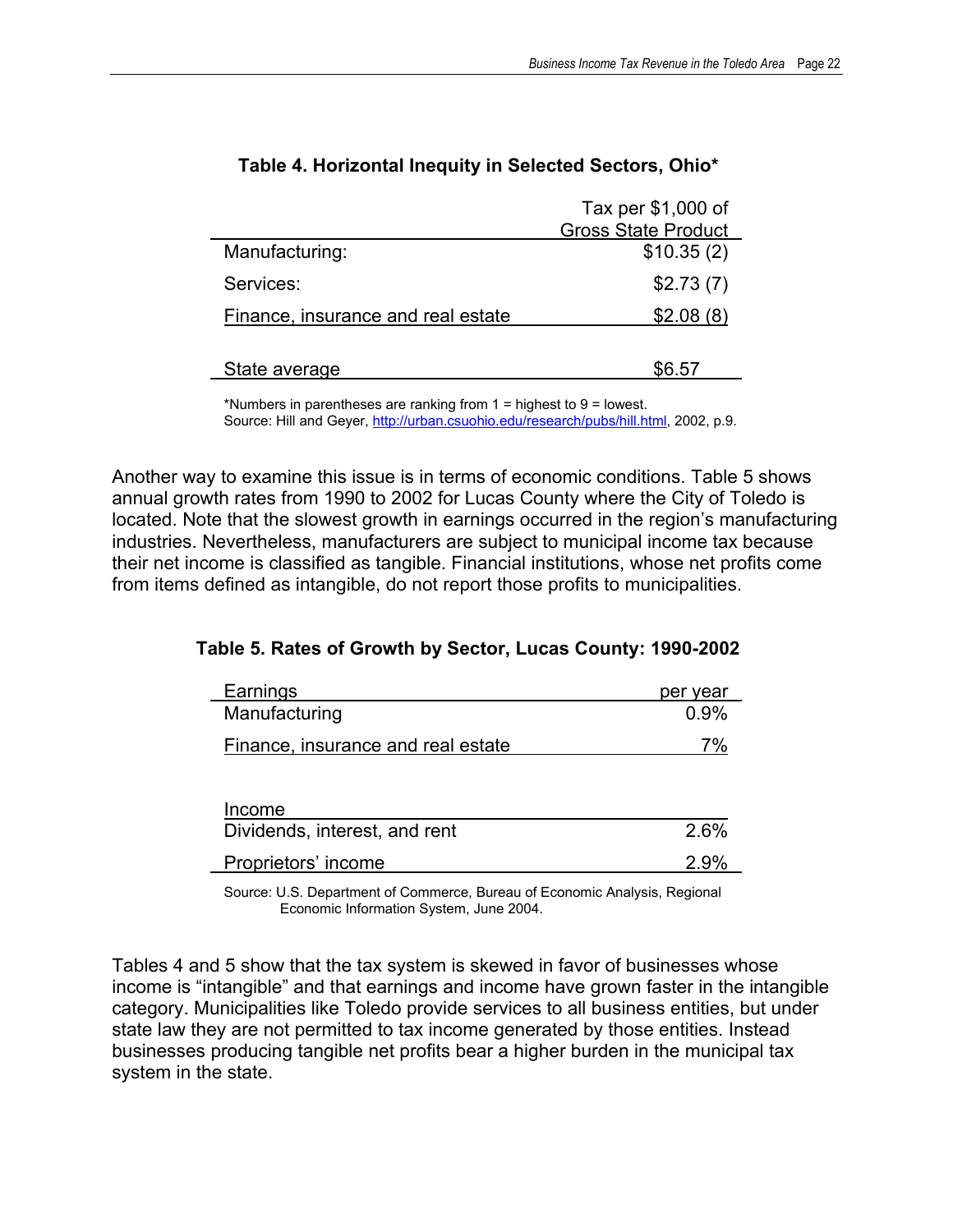Economic reasons for horizontal inequities with respect to business taxes simply cannot explain the size of the inequities in the state system of taxation that includes municipalities. Hill and Geyer (2002) pointed out that the amount of municipal taxes directly paid by businesses increased 16.7 percent in real terms from 1976 to 1999 while payments by non-business taxpayers rose 72 percent. The system in the state is lined with *ad hoc* adjustments by the state legislature and some have serious negative consequences for hundred of municipalities.

Over time the state's business tax system became skewed against cities like Toledo with their heavy dependence on manufacturing. Although there are economic reasons for such tax differentials across businesses, the system in Ohio--which includes taxes levied by the state and hundreds of municipalities--moved too far by increasing horizontal inequities among businesses for political rather than economic reasons. The combined horizontal inequities in the tax system provide an incentive for some businesses with tangible income to locate outside municipalities in townships where a net profits tax is not levied.

HB95 also included provisions for levying income taxes on sub-chapter S corporations. Municipalities had to adjust to the regulations specified by the state. They adjusted municipal ordinances to tax S-corporations as entities or on a pass-through basis. The adjustment can affect income tax revenue.

Under federal law, sub-chapter S corporations elect special treatment. Like partnerships, they are given pass-through tax treatment by the IRS and for tax purposes the entity's income, deductions, losses, and credits flow through the entity to the owners. In short, tax characteristics pass through the entity directly to shareholders and are reported on the shareholder's individual tax returns for federal and Ohio income tax purposes. As a result, S-corporations pay no federal income tax on operations. At the state level the income from operations flows to shareholders who report amounts as individuals.

Municipalities may levy taxes on either the entity or as a pass-through to individual shareholders. Some chose to tax the latter, but the state required that municipalities put this issue on the ballot. Failure to secure passage of taxation on S-corporation passthrough income meant that S-corporation distributive income would be tax exempt and that a municipality would lose that source of revenue. The City of Sylvania, for example, put the issue on ballot for voters to consider. It read:

> *"Shall the City of Sylvania continue to tax an S-Corporation shareholder's distributive share of net profits of the S corporation to the same extent that is currently permitted by the City of Sylvania's Municipal Income Tax Ordinance?" (City of Sylvania, Issue 6, November 2004)*

The issue passed, and pass-through income from S-corporations continues to be taxed at the same municipal rate as other income. The City of Toledo had no choice but to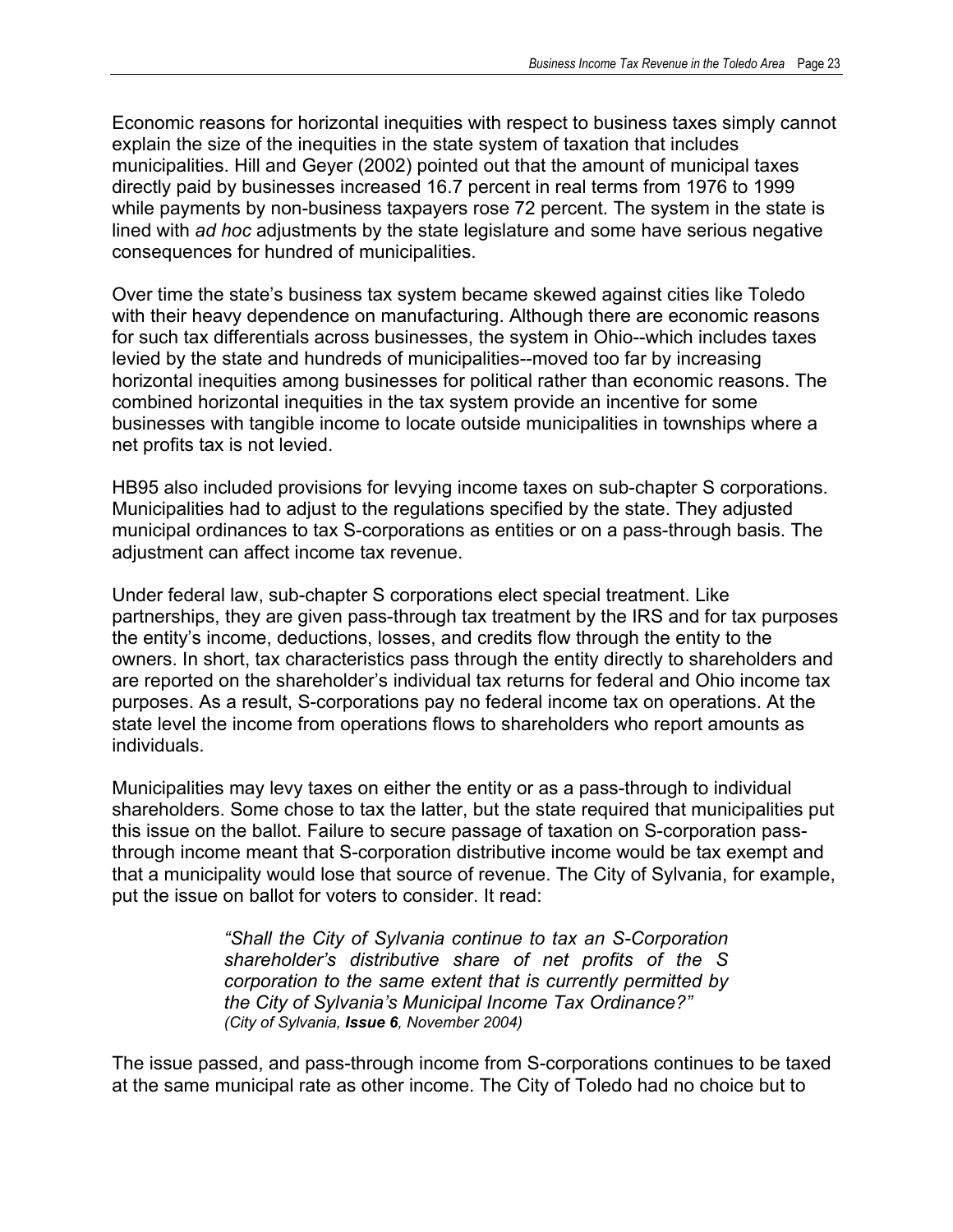continue to tax S-corporations as entities instead of as pass-through income to individuals because of its past practice of doing so.

The state added a twist to the S-corporation issue by prohibiting municipalities from taxing S-corporation shareholders' distributive shares of net profits to the extent that the share is not generated by activities in Ohio. Specifically,

> *Continuing law prohibits municipalities from taxing an S corporation shareholder's distributive share of net profits to the extent the distributive share would not be allocated or apportioned to Ohio if the S corporation were a corporation subject to the income allocation and apportionment rules of Ohio's corporate franchise tax law. (HB95)*

The result of this provision is that net profits from operations of S-corporations located out of state are not taxed as either entity or pass-through income. For municipalities close to state borders the implications are obviously unfavorable.

Finally, businesses are treated differently by the state and by municipalities. Intangible income is not taxable under the municipal income tax system but it is taxable at the state level through the corporate franchise tax. Moreover, if a business reports negative net income then the state taxes the entity's equity value; for municipalities that loss means no tax with differing carry-forward rules that have impacts in future years. In short, municipalities find themselves at a distinct disadvantage compared to the state in levying taxes on businesses. *Ad hoc* adjustments to municipal income tax on business over many years have been characterized by some groups as an "attack on home rule" by the state legislature. Overall, these adjustments have been far from revenue neutral with respect to municipal business income tax revenue.

## **F. Conclusions**

The downtrend in Toledo's business income tax revenue since 1996 is attributable to multiple factors that affected its business tax base. Linkages to the City's tax base are illustrated in Figure 11. Each factor in Figure 11 had a negative effect on the tax base; that is not necessarily the case in other municipalities surrounding Toledo. The short recession in 2001 followed by a weak recovery, evolution in the long-term industrial structure, and state policies had varying effects on municipalities. For Toledo, all three converged in a negative way after 1996, resulting in a considerable loss of business tax revenue. A strong rebound in revenue generated from business net profits is unlikely in the near future. In this sense, the City is faced with a daunting task in terms of its budget.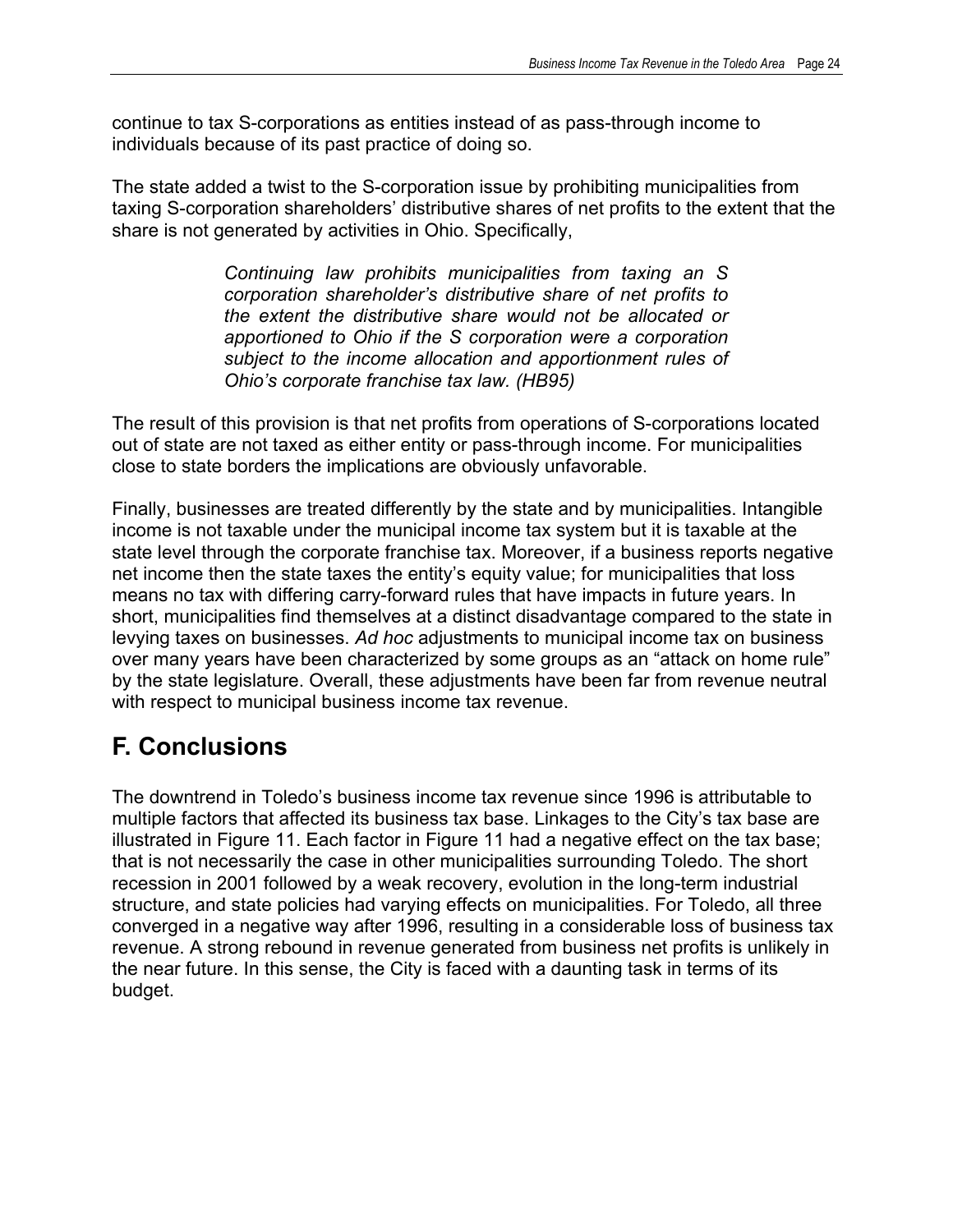

**Figure 11. Factors Influencing Municipal Business Income Tax Revenue** 

- $\triangleright$  In municipalities throughout the state, the income tax is a relatively efficient flat tax; it is easy for businesses to pay and for municipalities to collect. Costs increase with filings in multiple municipalities which can include hundreds for large corporations with facilities spread across the state. The *Ohio Gateway System*, which allows businesses to file municipal income tax through a computerized network administrated by the state, addresses this issue. As passed in HB95, it is currently a statewide network that businesses can use on a voluntary basis. Municipalities are working with the state to make the system operational, efficient, and convenient for business. This is part of the state's goal of reducing costs of business operations within the state.
- $\triangleright$  The decline in Toledo's business income tax revenue since 1996 is related directly to its shrinking tax base. In short, for City officials, understanding the decline in revenue should be focused on the tax base, which is influenced by multiple factors. Municipalities cannot control business slumps or state policies. Since the mid-1990s those factors have contributed to the downtrend in business income tax revenue observed in Toledo. They show up through the decrease in the number of business filings and in current-dollar revenue.
- $\triangleright$  State policy has affected municipal business income tax revenue. Horizontal inequity prevails in the business sector. That is not the result of actions by municipalities. Instead, inequity resulted from *ad hoc* adjustment in state laws over many years. HB95 is a good example because it specifies business income excluded from municipal income tax. Intangible income is excluded from taxation. The result is that manufacturing businesses are taxed at a higher rate statewide than either services or financial activities. Although the distinction between tangible and intangible net profits has little economic foundation, it has adversely affected